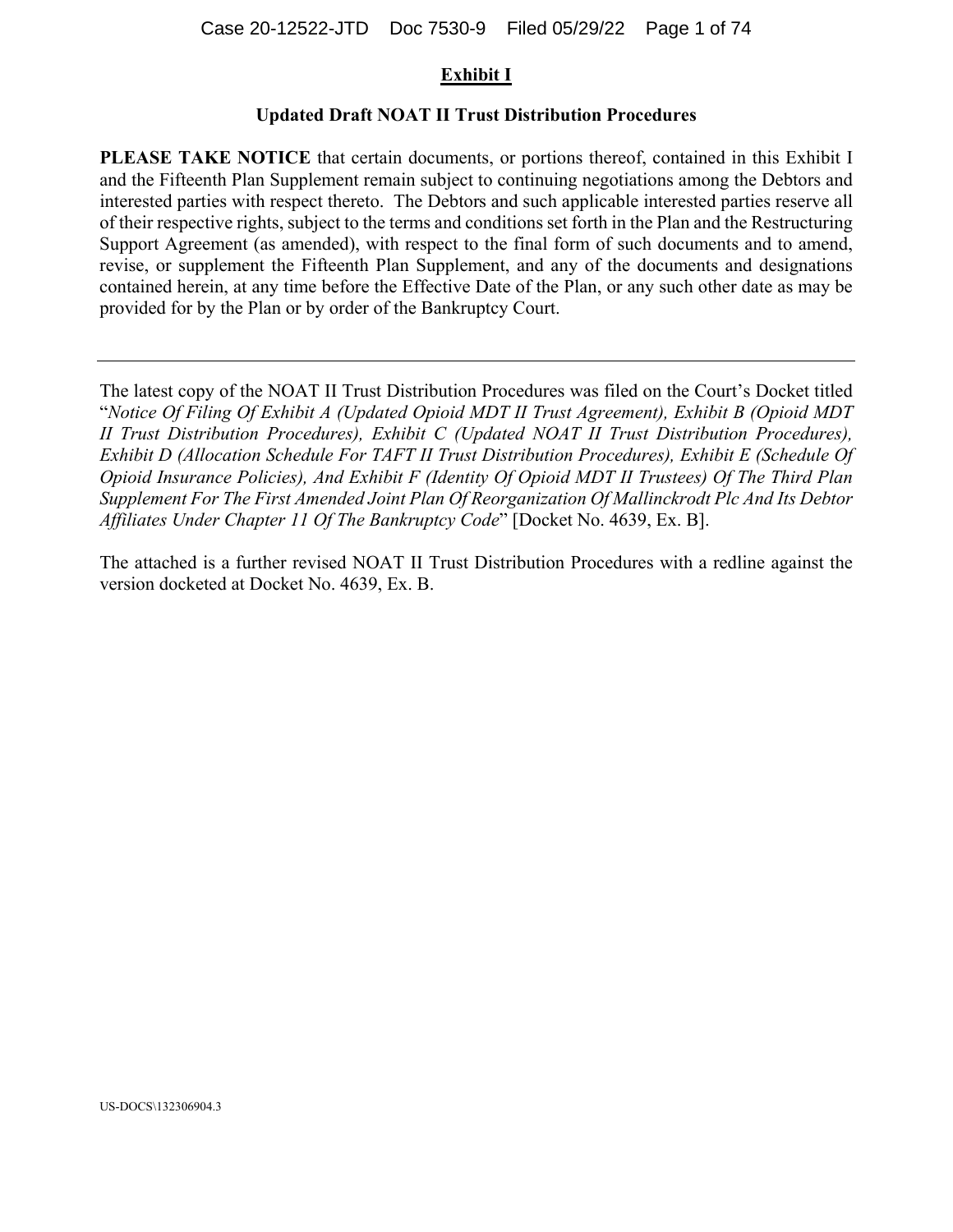# **NATIONAL OPIOID ABATEMENT TRUST II DISTRIBUTION PROCEDURES**

| <b>Issue</b>                     | <b>Description</b>                                                                                                                                                                                                                                                                                                                                                                                                                                                                                                                                                                                                                                                                                                                                                                                                                                                                                                                                                                                                                                                                                                                                                                                                                                                                                                                                                                                                                                                                                                                                                                                                                                                                                                                                                                                                                     |
|----------------------------------|----------------------------------------------------------------------------------------------------------------------------------------------------------------------------------------------------------------------------------------------------------------------------------------------------------------------------------------------------------------------------------------------------------------------------------------------------------------------------------------------------------------------------------------------------------------------------------------------------------------------------------------------------------------------------------------------------------------------------------------------------------------------------------------------------------------------------------------------------------------------------------------------------------------------------------------------------------------------------------------------------------------------------------------------------------------------------------------------------------------------------------------------------------------------------------------------------------------------------------------------------------------------------------------------------------------------------------------------------------------------------------------------------------------------------------------------------------------------------------------------------------------------------------------------------------------------------------------------------------------------------------------------------------------------------------------------------------------------------------------------------------------------------------------------------------------------------------------|
| 1. APPLICABILITY<br>OF AGREEMENT | These terms shall apply to the allocation of the Non-Federal Governmental<br>Opioid Claims Share of the MDT II Consideration that will be received by<br>NOAT II under the plan of reorganization (the "Chapter 11 Plan" or the<br>"Plan") in the Chapter 11 Cases of Mallinckrodt plc and its affiliates<br>(collectively, "Mallinckrodt") pending in the U.S. Bankruptcy Court for<br>the District of Delaware (the "Bankruptcy Court") on account of the<br>claims of holders of Class 8(a) State Opioid Claims and Class 8(b)<br>Municipal Opioid Claims, <sup>1</sup> which shall be distributed among (i) the states,<br>territories and the District of Columbia (each a "State" as defined in the<br>Plan, provided that distributions to the territories (with the exception of<br>Puerto Rico) and the District of Columbia shall be as set forth in Section<br>$5(a)(2)$ herein), and (ii) each non-state governmental unit county, city,<br>town, parish, village, and municipality that is a Municipal Unit as defined<br>in the Plan (collectively, the "Local Governments"), whose Claims in<br>Class 8(b) (Municipal Opioid Claims), along with all State Opioid Claims,<br>are channeled to the National Opioid Abatement Trust II ("NOAT<br>II") under the Plan. To the extent not explicitly reflected in the Chapter 11<br>Plan, the terms set forth herein will be deemed incorporated into the<br>Chapter 11 Plan, the trust agreement for the National Opioid Abatement<br>Trust II (the "NOAT II Agreement") and the NOAT II Documents, as<br>applicable.<br>These terms set forth the manner in which NOAT II shall make Abatement<br>Distributions to States and Local Governments (such entities, "Authorized<br><b>Recipients</b> "), which may be used exclusively on the parameters set forth<br>herein. |
| 2. PURPOSE                       | Virtually all governmental creditors in the Mallinckrodt Chapter 11 Cases<br>recognize the need for and value in developing a comprehensive abatement<br>strategy to address the opioid crisis as the most effective use of the Non-<br>Federal Governmental Opioid Claims Share of the MDT II Consideration<br>provided by Mallinckrodt under the Plan on account of opioid<br>claims(including without limitation cash, insurance proceeds, proceeds of<br>sales of warrants or Mallinckrodt stock, and proceeds of claims against<br>certain third parties). Because of the unique impact the crisis has had<br>throughout all regions of the United States, distribution of the Non-Federal<br>Governmental Opioid Claims Share of the MDT II Consideration should<br>occur through an established governmental structure, with the use of such<br>funds strictly limited to abatement purposes as provided herein. This<br>approach recognizes that funding abatement efforts - which would benefit                                                                                                                                                                                                                                                                                                                                                                                                                                                                                                                                                                                                                                                                                                                                                                                                                               |

<sup>&</sup>lt;sup>1</sup> Capitalized terms used but not otherwise defined herein shall have the meanings ascribed to them in the Chapter 11 Plan or NOAT II Agreement, as applicable.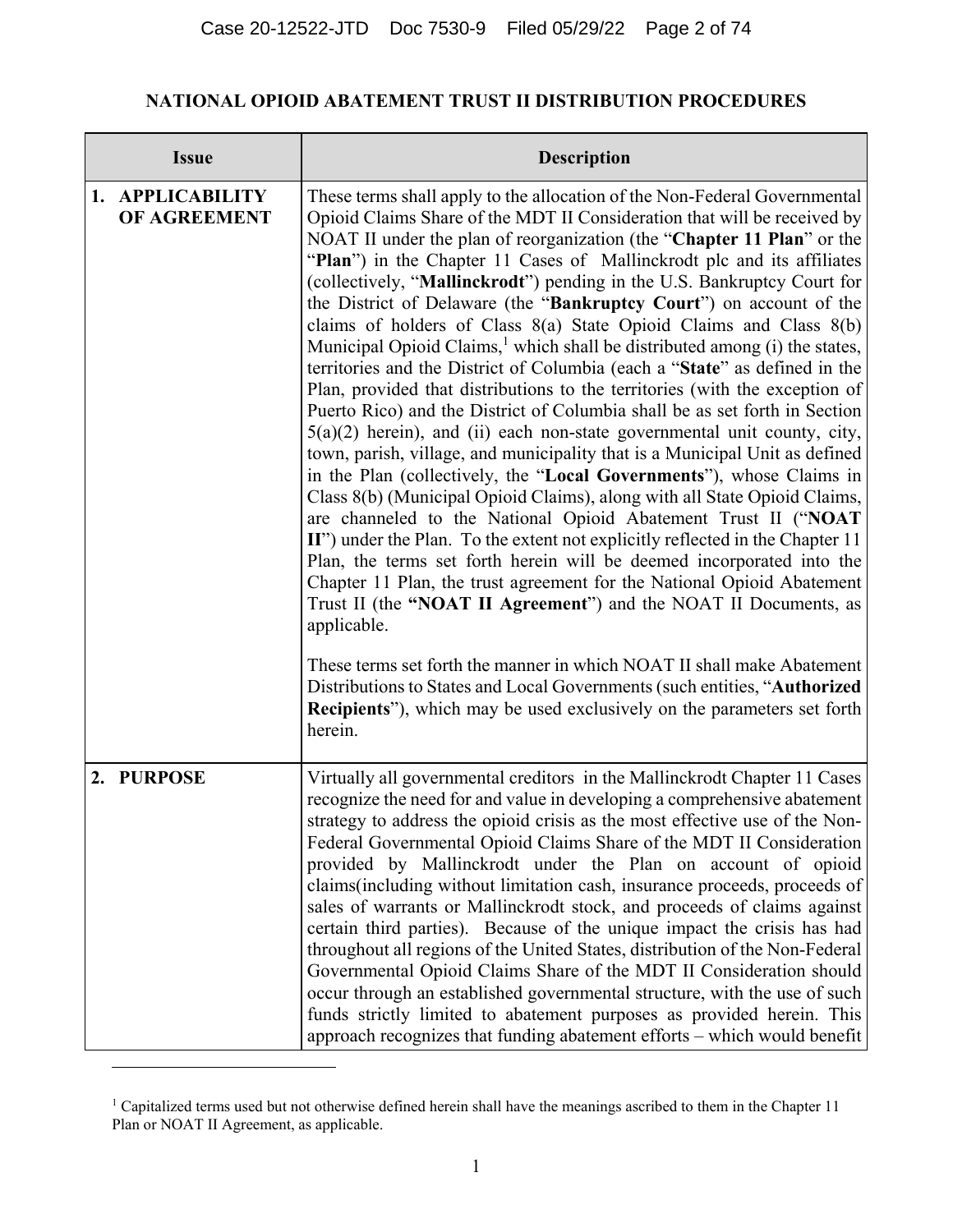| <b>Issue</b> | <b>Description</b>                                                                                                                                                                                                                                                                                                                                                                                                                                                                                                                                                                                                                                                                                                                                                                                                                                                                                                                                                                                                                                                                                                                                                                                                                                                                                                                                                                                                                                                                                                                                                                                                                                                                 |
|--------------|------------------------------------------------------------------------------------------------------------------------------------------------------------------------------------------------------------------------------------------------------------------------------------------------------------------------------------------------------------------------------------------------------------------------------------------------------------------------------------------------------------------------------------------------------------------------------------------------------------------------------------------------------------------------------------------------------------------------------------------------------------------------------------------------------------------------------------------------------------------------------------------------------------------------------------------------------------------------------------------------------------------------------------------------------------------------------------------------------------------------------------------------------------------------------------------------------------------------------------------------------------------------------------------------------------------------------------------------------------------------------------------------------------------------------------------------------------------------------------------------------------------------------------------------------------------------------------------------------------------------------------------------------------------------------------|
|              | most creditors and the public by reducing future effects of the crisis<br>through treatment and other programs $-$ is a much more efficient use of<br>limited funds than dividing thin slices among all opioid creditors with no<br>obligation to use it to abate the opioid crisis. Because maximizing<br>abatement of the opioid crisis requires coordination of efforts by all levels<br>of government, particularly when the abatement needs far exceed the<br>available funds, this structure requires a collaborative process between<br>each State and its Local Governments.                                                                                                                                                                                                                                                                                                                                                                                                                                                                                                                                                                                                                                                                                                                                                                                                                                                                                                                                                                                                                                                                                               |
|              | These distribution procedures (these "National Opioid Abatement Trust<br>II Distribution Procedures") are intended to establish the mechanisms for<br>the distribution and allocation of funds distributed by NOAT II to the States<br>and Local Governments. All funds described in the foregoing sentence are<br>referred to herein as "NOAT II Funds." 100% of the NOAT II Funds<br>distributed under the Chapter 11 Plan (and not otherwise dedicated to the<br>attorneys' fee fund set forth in Section 4 herein) shall be used to abate the<br>opioid crisis in accordance with the terms hereof. Specifically, (i) no less<br>than ninety five percent (95%) of the NOAT II Funds distributed under the<br>Chapter 11 Plan shall be used for abatement of the opioid crisis by funding<br>opioid or substance use disorder-related projects or programs that fall<br>within the list of uses in <b>Schedule B</b> (the "Approved Opioid Abatement"<br>Uses"); (ii) priority should be given to the core abatement strategies ("Core"<br>Strategies") as identified on Schedule $\Lambda$ ; and (iii) no more than five<br>percent $(5\%)$ of the NOAT II Funds may be used to fund expenses incurred<br>in administering the distributions for the Approved Opioid Abatement<br>Uses, including the process of selecting programs to receive distributions<br>of NOAT II Funds for implementing those programs and in connection<br>Government Participation Mechanism <sup>2</sup> ("Approved<br>with<br>the<br>Administrative Expenses") and together with the other Authorized<br>Abatement Purposes set forth in Approved Uses and Core Strategies,<br>"Approved Uses". |
|              | NOAT II shall, in accordance with the Plan, the Confirmation Order and<br>the NOAT II Documents, distribute NOAT II Funds to States and Local<br>Governments exclusively for Approved Uses. Decisions concerning<br>NOAT II Funds made by States and Local Governments will consider the<br>need to ensure that underserved urban and rural areas, as well as minority<br>communities, receive equitable access to the funds.                                                                                                                                                                                                                                                                                                                                                                                                                                                                                                                                                                                                                                                                                                                                                                                                                                                                                                                                                                                                                                                                                                                                                                                                                                                      |
|              | Notwithstanding anything in these National Opioid Abatement Trust II<br>Distribution Procedures that might imply to the contrary, projects or<br>programs that constitute Approved Opioid Abatement Uses may be                                                                                                                                                                                                                                                                                                                                                                                                                                                                                                                                                                                                                                                                                                                                                                                                                                                                                                                                                                                                                                                                                                                                                                                                                                                                                                                                                                                                                                                                    |

<sup>&</sup>lt;sup>2</sup> Capitalized terms not defined where first used shall have the meanings later ascribed to them in these National Opioid Abatement Trust II Distribution Procedures.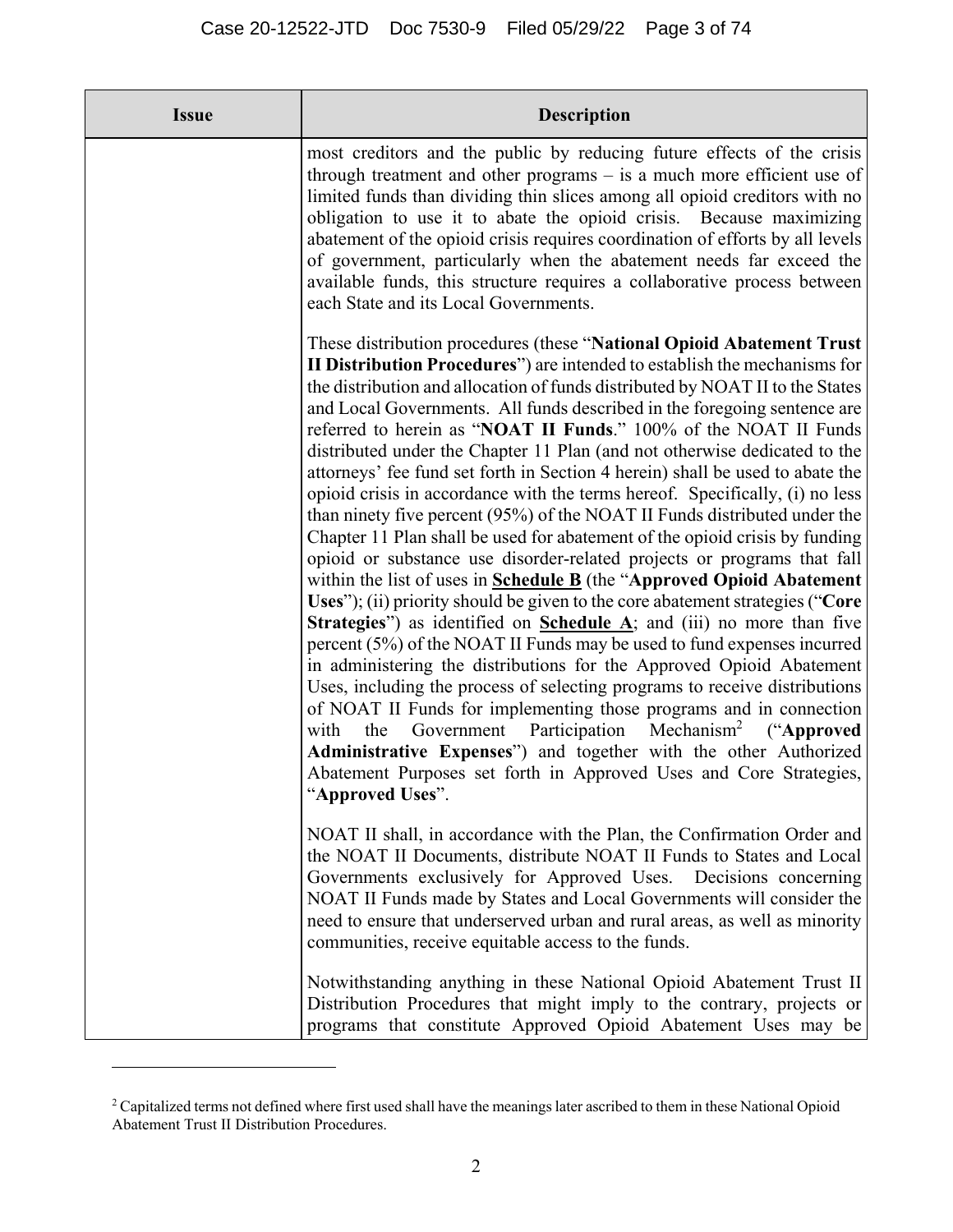| <b>Issue</b>                                | <b>Description</b>                                                                                                                                                                                                                                                                                                                                                                                                                                                                                                                                                                                                                                                                                                                                                                                                          |
|---------------------------------------------|-----------------------------------------------------------------------------------------------------------------------------------------------------------------------------------------------------------------------------------------------------------------------------------------------------------------------------------------------------------------------------------------------------------------------------------------------------------------------------------------------------------------------------------------------------------------------------------------------------------------------------------------------------------------------------------------------------------------------------------------------------------------------------------------------------------------------------|
|                                             | provided by States, State agencies, Local Governments, Local Government<br>agencies or nongovernmental parties and funded from NOAT II Funds.                                                                                                                                                                                                                                                                                                                                                                                                                                                                                                                                                                                                                                                                               |
| 3. DISBURSEMENT<br><b>OF FUNDS</b>          | The Chapter 11 Plan shall provide for the establishment of NOAT II and<br>the appointment of NOAT II Trustees. <sup>3</sup> The NOAT II Trustees shall<br>distribute the NOAT II Funds consistent with the allocation attached as<br><b>Schedule C</b> and in accordance with the NOAT II Agreement.                                                                                                                                                                                                                                                                                                                                                                                                                                                                                                                        |
| 4. ATTORNEYS' FEES<br><b>AND COSTS FUND</b> | Pursuant to Article IV.X.9 of the Plan, among other things, the Plan will<br>establish the Opioid Attorneys' Fee Fund, which shall be used to pay<br>qualifying costs and expenses (including attorneys' fees) of Holders of<br>State Opioid Claims, Municipal Opioid Claims, and Tribe Opioid Claims<br>(including ad hoc groups thereof).                                                                                                                                                                                                                                                                                                                                                                                                                                                                                 |
| 5. DIVISION OF NOAT<br><b>II FUNDS</b>      | NOAT II Funds shall be allocated among the States, the District of<br>Columbia, and Territories in the percentages set forth on Schedule C.<br>Except as set forth below in Section 5(B) for the District of Columbia<br>А.<br>and Territories, each State's Schedule C share shall then be allocated<br>within the State in accordance with the following: <sup>4</sup><br>1. Default Allocation Mechanism (excluding Territories and DC<br>addressed below). The NOAT II Funds allocable to a State that is<br>not party to a Statewide Abatement Agreement as defined in<br>Section 5(A)(2) below (each a "Non-SAA State") shall be<br>allocated as between the State and its Local Governments to be used<br>only for Approved Uses, in accordance with this Section $5(A)(1)$<br>(the "Default Allocation Mechanism"). |

<sup>&</sup>lt;sup>3</sup> The NOAT II Trustees shall be selected by the Governmental Plaintiff Ad Hoc Committee and the MSGE Group. The NOAT II Agreement shall provide that: (i) the Trustees shall receive compensation from NOAT II for their services as Trustees; (ii) the amounts paid to the Trustees for compensation and expenses shall be disclosed in the Annual Report; (iii) the Trustees shall not be required to post any bond or other form of surety or security unless otherwise ordered by the Bankruptcy Court; (iv) the Trustees shall have the power to appoint such officers and retain such employees, consultants, advisors, independent contractors, experts, and agents and engage in such legal, financial, accounting, investment, auditing, and alternative dispute resolution services and activities as NOAT II requires, and delegate to such persons such powers and authorities as the fiduciary duties of the Trustees permit and as the Trustees, in their discretion, deem advisable or necessary in order to carry out the terms of this Trust Agreement; and (v) the Trustees shall have the power to pay reasonable compensation and expenses to any such employees, consultants, advisors, independent contractors, experts, and agents for legal, financial, accounting, investment, auditing, and alternative dispute resolution services and activities.

<sup>&</sup>lt;sup>4</sup> Notwithstanding anything to the contrary contained herein, Puerto Rico shall be treated as a State for purposes of allocating its portion of NOAT II Funds set forth on Schedule C within Puerto Rico in accordance with this Section 5.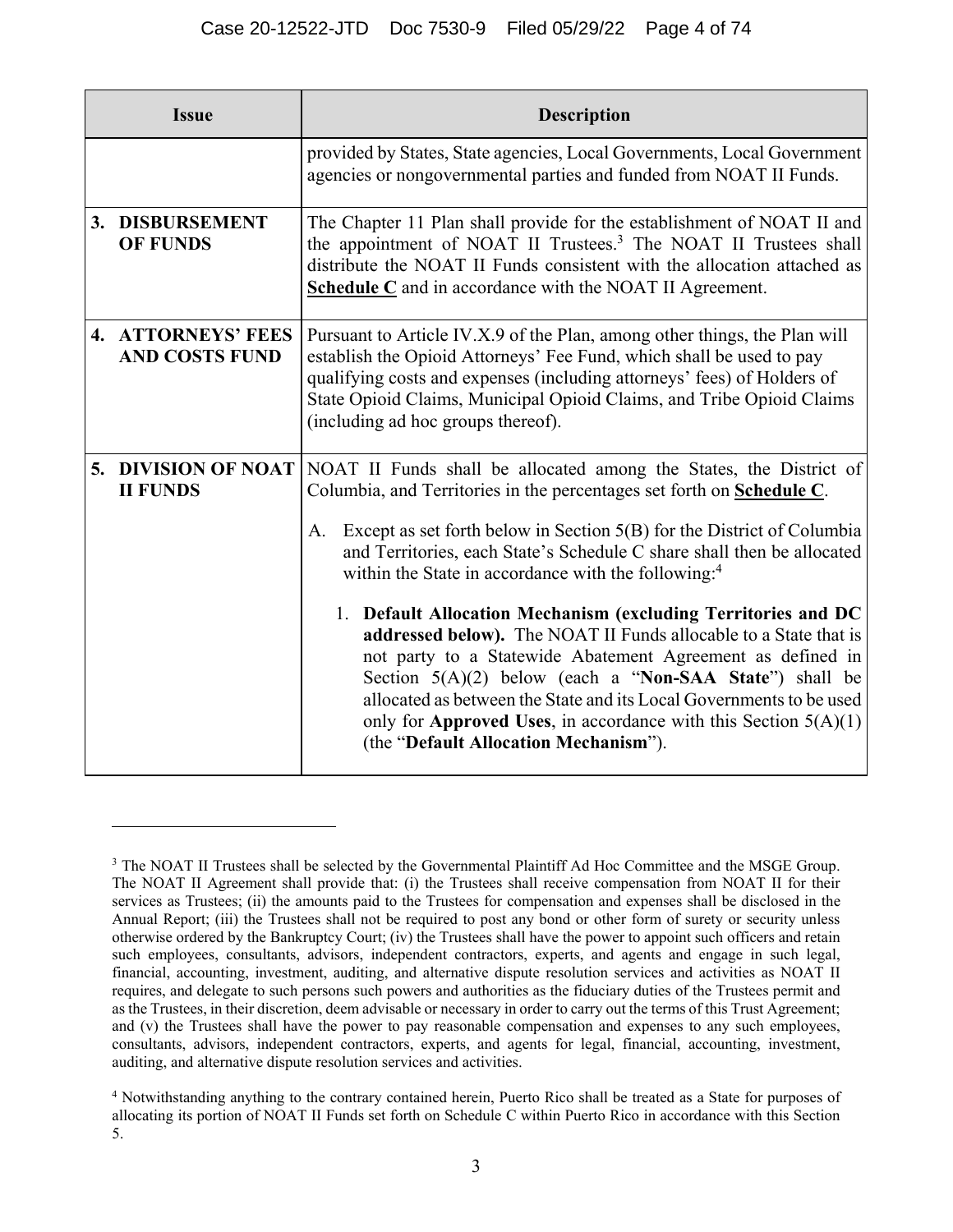| <b>Issue</b> | <b>Description</b>                                                                                                                                                                                                                                                                                                                                                                                                                                                                                                                                                                                                                                                                                                                                                                                                                                                                                                                                                                                                                                                                                                                                                                                                                                                                                                                                                                                                                                                                                                                                                                                                                                                                                                                                                                                                                                                                                                                                       |
|--------------|----------------------------------------------------------------------------------------------------------------------------------------------------------------------------------------------------------------------------------------------------------------------------------------------------------------------------------------------------------------------------------------------------------------------------------------------------------------------------------------------------------------------------------------------------------------------------------------------------------------------------------------------------------------------------------------------------------------------------------------------------------------------------------------------------------------------------------------------------------------------------------------------------------------------------------------------------------------------------------------------------------------------------------------------------------------------------------------------------------------------------------------------------------------------------------------------------------------------------------------------------------------------------------------------------------------------------------------------------------------------------------------------------------------------------------------------------------------------------------------------------------------------------------------------------------------------------------------------------------------------------------------------------------------------------------------------------------------------------------------------------------------------------------------------------------------------------------------------------------------------------------------------------------------------------------------------------------|
|              | <b>Regions.</b> Except as provided in the final sentence of this<br>$\mathbf{1}$ .<br>paragraph, each Non-SAA State shall be divided into<br>"Regions" as follows: (a) each Qualifying Block Grantee (as<br>defined below) shall constitute a Region; and (b) the balance of<br>the State shall be divided into Regions (such Regions to be<br>designated by the State agency with primary responsibility<br>(referred to herein as a "lead agency") <sup>5</sup> for opioid use disorder<br>services employing, to the maximum extent practical, existing<br>regions established in that State for opioid use disorder<br>treatment or similar public health purposes); such non-<br>Qualifying Block Grantee Regions are referred to herein as<br>"Standard Regions". The Non-SAA States which have<br>populations under four (4) million and do not have existing<br>regions described in the foregoing clause (b) shall not be<br>required to establish Regions; <sup>6</sup> such a State that does not<br>establish Regions but which does contain one or more<br>Qualifying Block Grantees shall be deemed to consist of one<br>Region for each Qualifying Block Grantee and one Standard<br>Region for the balance of the State.<br><b>Regional Apportionment.</b> NOAT II Funds shall be allocated<br>11.<br>to each Non-SAA State as (a) a Regional Apportionment or (b)<br>a Non-Regional Apportionment based on the amount of NOAT<br>II Funds dispersed under a confirmed Chapter 11 Plan as<br>follows:<br>A. First \$260 million $-70\%$ Regional Apportionment /30%<br>Non-Regional Apportionment<br><b>B.</b> \$260<br>million $-$ \$650<br>million- $64\%$<br>Regional<br>Apportionment /36% Non-Regional Apportionment<br>C. \$650<br><b>\$910</b><br>million-<br>million<br>60%<br>Regional<br>Apportionment /40% Non-Regional Apportionment<br>D. Above \$910 million-50% Regional Apportionment /50%<br>Non-Regional Apportionment |

<sup>&</sup>lt;sup>5</sup> A list of lead agencies will be made available on the NOAT II website.

<sup>&</sup>lt;sup>6</sup> To the extent they are not parties to a Statewide Abatement Agreement and do not have existing regions described in clause (b), the following States will qualify as a Non-SAA State that does not have to establish Regions: Alaska, Arkansas, Connecticut, Delaware, Hawai'i, Kansas, Idaho, Iowa, Maine, Mississippi, Montana, Nebraska, Nevada, New Hampshire, New Mexico, North Dakota, Puerto Rico, Rhode Island, South Dakota, Utah, Vermont, West Virginia, and Wyoming.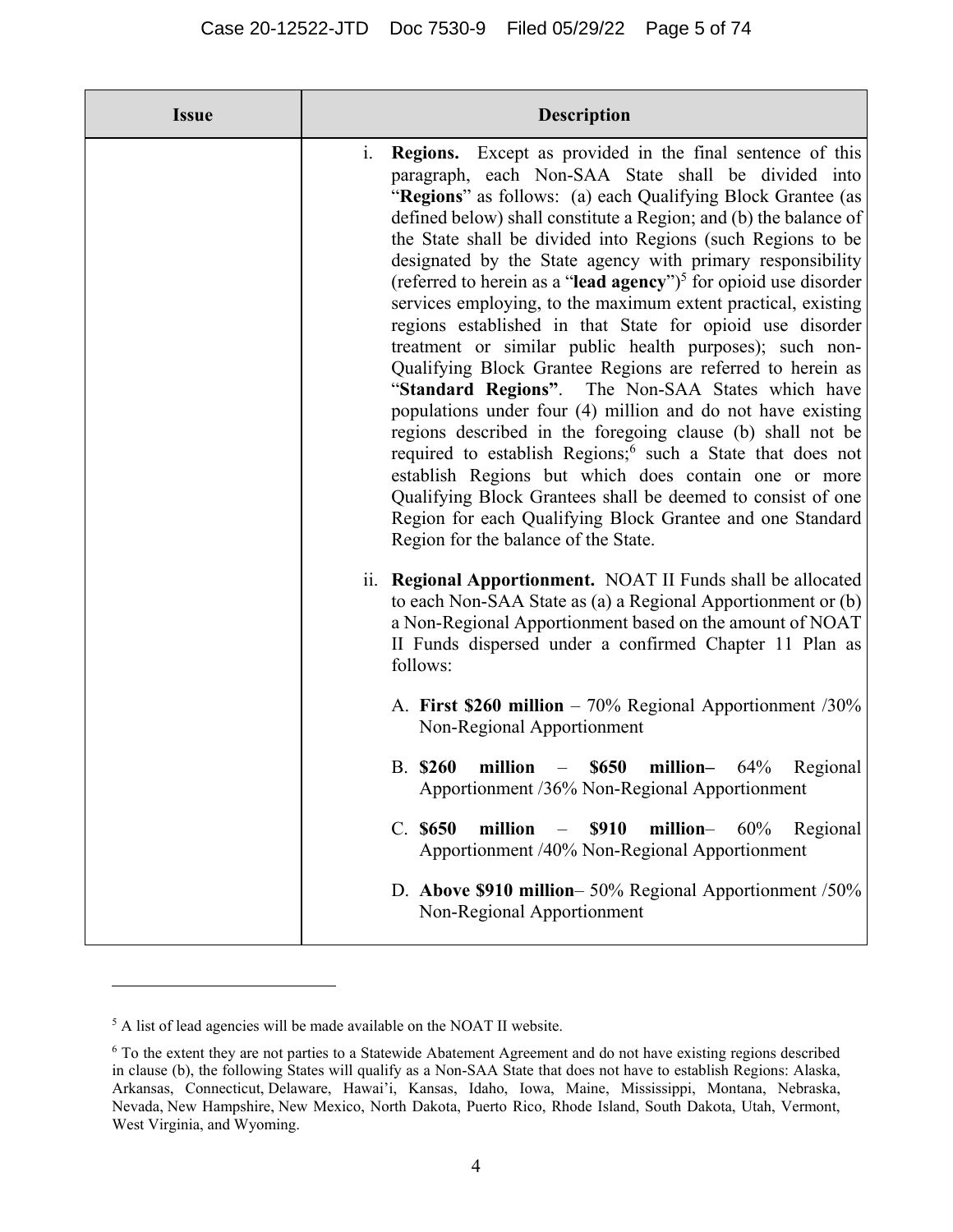$^7$  As noted in footnote 11, the population for each State shall refer to published U. S. Census Bureau population estimates as of July 1, 2019, released March 2020, and shall remain unchanged during the term of this agreement. These estimates can currently be found at https://www.census.gov/data/datasets/time-series/demo/popest/2010scounties-total.html.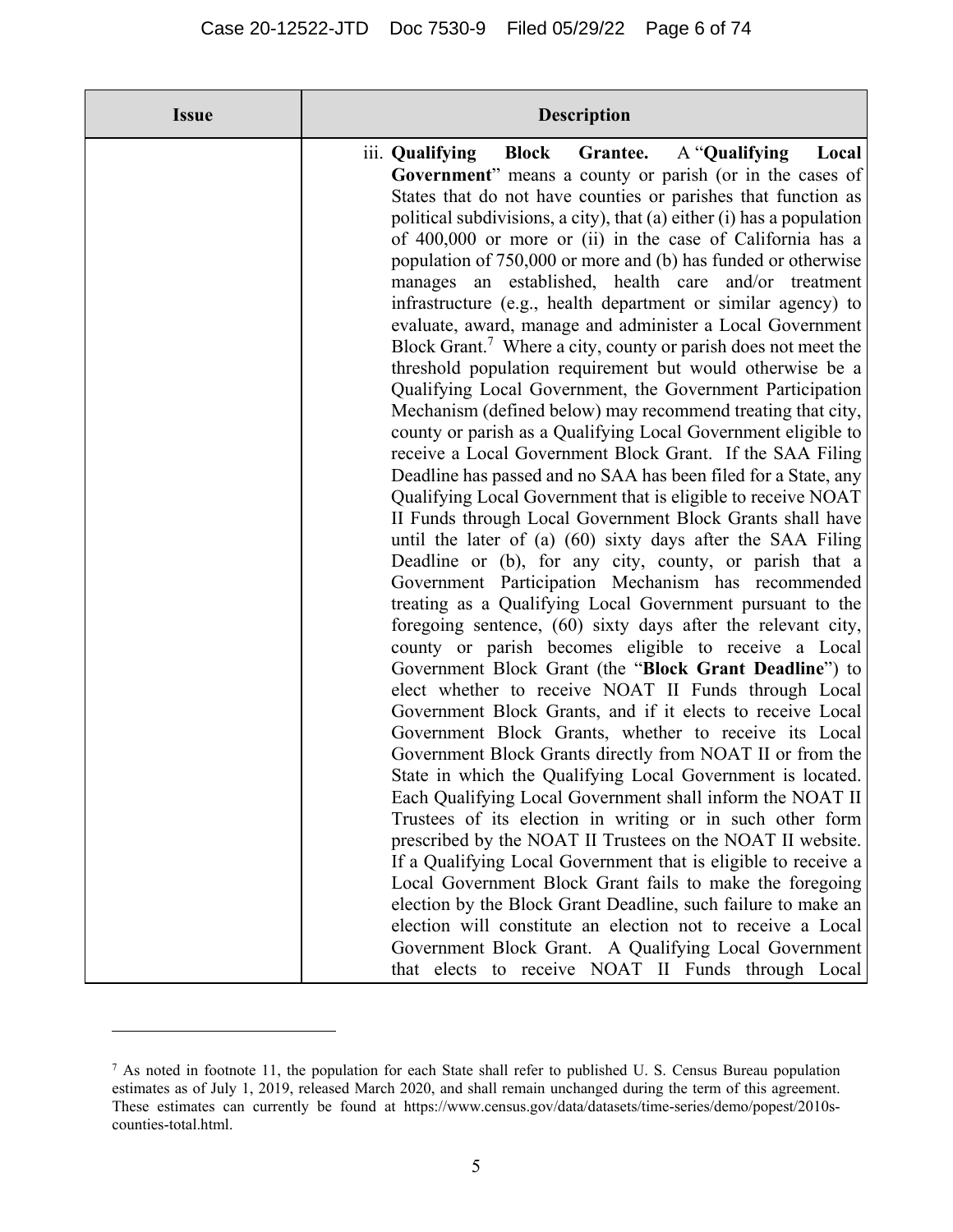| <b>Issue</b> | <b>Description</b>                                                                                                                                                                                                                                                                                                                                                                                                                                                                                                                                                                                                                                                                                                                                          |
|--------------|-------------------------------------------------------------------------------------------------------------------------------------------------------------------------------------------------------------------------------------------------------------------------------------------------------------------------------------------------------------------------------------------------------------------------------------------------------------------------------------------------------------------------------------------------------------------------------------------------------------------------------------------------------------------------------------------------------------------------------------------------------------|
|              | Government Block Grants is referred to herein as a "Qualifying"<br><b>Block Grantee".</b>                                                                                                                                                                                                                                                                                                                                                                                                                                                                                                                                                                                                                                                                   |
|              | iv. Proportionate Shares of Regional Apportionment. As used<br>herein, the "Proportionate Share" of each Region in each<br>Non-SAA State shall be (a) for States in which counties or<br>parishes function as Local Governments, the aggregate shares<br>of the counties or parishes located in such Region under an<br>allocation model (the "Allocation Model"), $8$ divided by the<br>aggregate shares for all counties or parishes in the State under<br>that Allocation Model; and (b) for all other States, the aggregate<br>shares of the cities and towns in that Region under that<br>Allocation Model's intra-county allocation formula, divided by<br>the aggregate shares for all cities and towns in the State under<br>that Allocation Model. |
|              | v. Expenditure or Disbursement of Regional Apportionment.<br>Subject to Section $5(A)(1)(ix)$ below regarding Approved<br>Administrative Expenses, all Regional Apportionments shall be<br>disbursed or expended in the form of Local Government Block<br>Grants or otherwise for Approved Opioid Abatement Uses in<br>the Standard Regions of each Non-SAA State.                                                                                                                                                                                                                                                                                                                                                                                          |
|              | vi. Qualifying Block Grantees. Each Qualifying Block Grantee<br>shall receive its Regional Apportionment as a block grant<br>(a "Local Government Block Grant").                                                                                                                                                                                                                                                                                                                                                                                                                                                                                                                                                                                            |
|              | Local Government Block Grants shall be used only for<br>Approved Opioid Abatement Uses by the Qualifying Block<br>Grantee or for grants to organizations within its jurisdiction for<br>Approved Opioid Abatement Uses and for Approved<br>Administrative<br>accordance<br>with<br>Expenses<br>in<br>Section $5(A)(1)(ix)$ below. Where a municipality located<br>wholly within a Qualifying Block Grantee would independently<br>qualify as a block grant recipient (an "Independently<br><b>Qualifying Municipality"</b> ), the Qualifying Block Grantee and<br>Independently Qualifying Municipality must make a substantial                                                                                                                             |

<sup>&</sup>lt;sup>8</sup> The Allocation Model shall be the allocation model available at [Dkt. No. 7391, Exh. A] developed in In re: National Prescription Opiates Litigation, MDL No. 2804 (N.D. Ohio) (the "**Negotiation Class Allocation Model**"), provided, however, that notwithstanding the foregoing, a State and its Local Governments may instead agree to utilize the model developed by Christopher J. Ruhm, Professor of Public Policy and Economics at the University of Virginia (the "**Ruhm Allocation Model**"), available at [Dkt. No. 7391, Exh. B]. The GPM Notice (defined herein) filed by a State and its Local Governments (or the NOAT II Trustees on their behalf) will specify whether such State and its Local Governments have agreed to use the Negotiation Class Allocation Model or the Ruhm Allocation Model.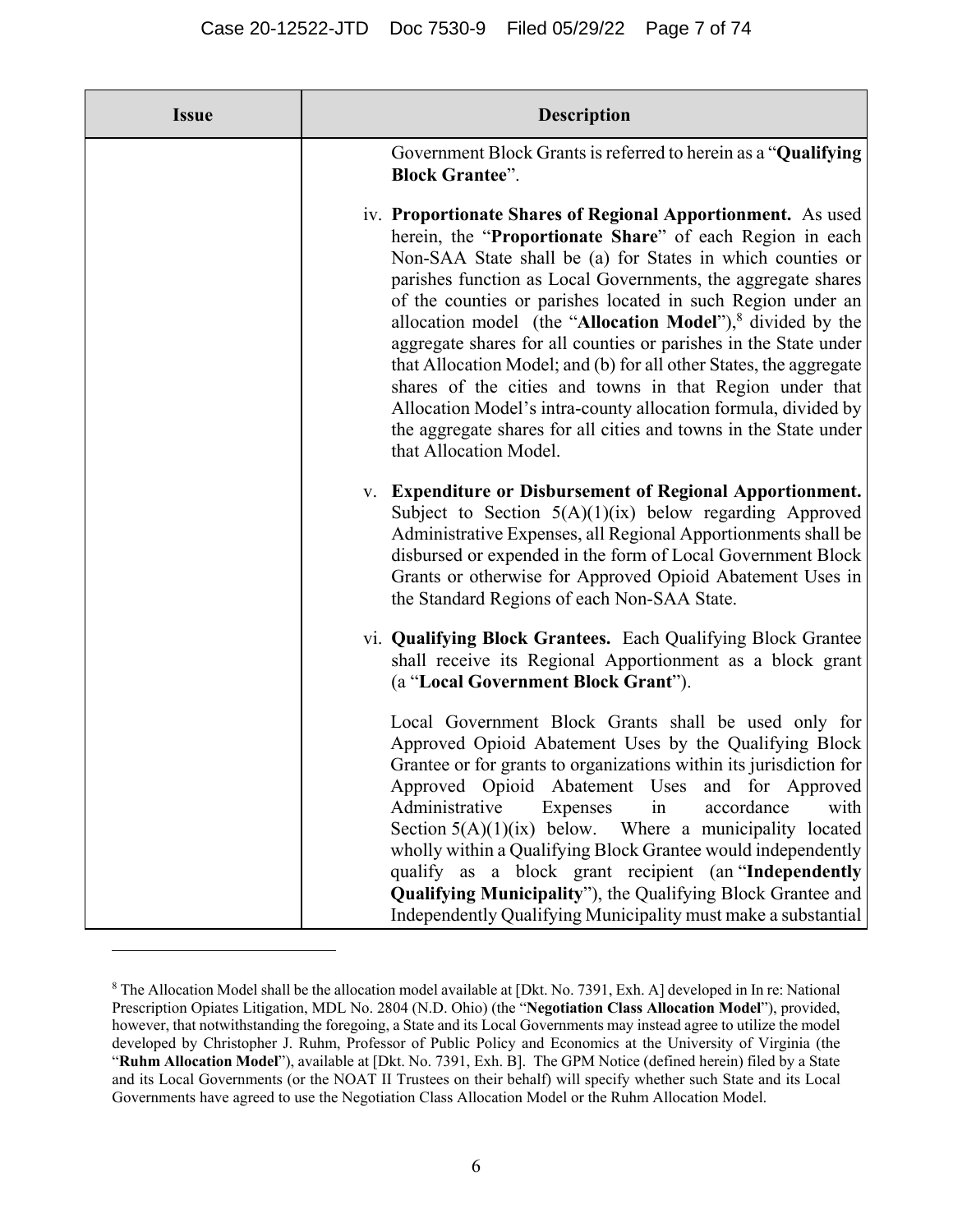| <b>Issue</b> | <b>Description</b>                                                                                                                                                                                                                                                                                                                                                                                                                                                                                                                                                                                                                                                                                                                                                                                                                                                                                                                                                              |
|--------------|---------------------------------------------------------------------------------------------------------------------------------------------------------------------------------------------------------------------------------------------------------------------------------------------------------------------------------------------------------------------------------------------------------------------------------------------------------------------------------------------------------------------------------------------------------------------------------------------------------------------------------------------------------------------------------------------------------------------------------------------------------------------------------------------------------------------------------------------------------------------------------------------------------------------------------------------------------------------------------|
|              | and good faith effort to reach agreement on use of NOAT II<br>Funds as between the qualifying jurisdictions.<br>If the<br>Independently Qualifying Municipality and the Qualifying<br>Block Grantee cannot reach such an agreement on or before the<br>effective date of the Chapter 11 Plan (the "Effective Date"), the<br>Qualifying Block Grantee will receive the Local Government<br>Block Grant for its full Proportionate Share and commit<br>programming expenditures to the benefit of the Independently<br>Qualifying Municipality in general proportion to Proportionate<br>Shares (determined as provided in Section $5(A)(2)(iv)$ above)<br>of the municipalities within the Qualifying Block Grantee.<br>Notwithstanding the allocation of the Proportionate Share of<br>each Regional Apportionment to the Qualifying Block Grantee,<br>a Qualifying Block Grantee may choose to contribute a portion<br>of its Proportionate Share towards a statewide program. |
|              | The portions of each Regional<br>vii. Standard Regions.<br>Apportionment not disbursed in the form of Local Government<br>Block Grants shall be expended throughout the Standard<br>Regions of each Non-SAA State in accordance with 95%-105%<br>of the respective Proportionate Shares of such Standard<br>Regions. Such expenditures will be in a manner that will best<br>address opioid abatement within the State as determined by the<br>State with the input, advice and recommendations of the<br>Government Participation Mechanism described in Section 6<br>below. This regional spending requirement may be met by<br>delivering Approved Opioid Abatement Use services or<br>programs to a Standard Region or its residents. Delivery of<br>such services or programs can be accomplished directly or<br>through many different infrastructures<br>indirectly<br>and<br>approaches, including without limitation the following:                                    |
|              | A. State agencies, including local offices;                                                                                                                                                                                                                                                                                                                                                                                                                                                                                                                                                                                                                                                                                                                                                                                                                                                                                                                                     |
|              | B. Local governments, including local government health<br>departments;                                                                                                                                                                                                                                                                                                                                                                                                                                                                                                                                                                                                                                                                                                                                                                                                                                                                                                         |
|              | C. State public hospital or health systems;                                                                                                                                                                                                                                                                                                                                                                                                                                                                                                                                                                                                                                                                                                                                                                                                                                                                                                                                     |
|              | D. Health care delivery districts;                                                                                                                                                                                                                                                                                                                                                                                                                                                                                                                                                                                                                                                                                                                                                                                                                                                                                                                                              |
|              | E. Contracting with abatement service providers, including<br>nonprofit and commercial entities; or                                                                                                                                                                                                                                                                                                                                                                                                                                                                                                                                                                                                                                                                                                                                                                                                                                                                             |
|              | F. Awarding grants to local programs.                                                                                                                                                                                                                                                                                                                                                                                                                                                                                                                                                                                                                                                                                                                                                                                                                                                                                                                                           |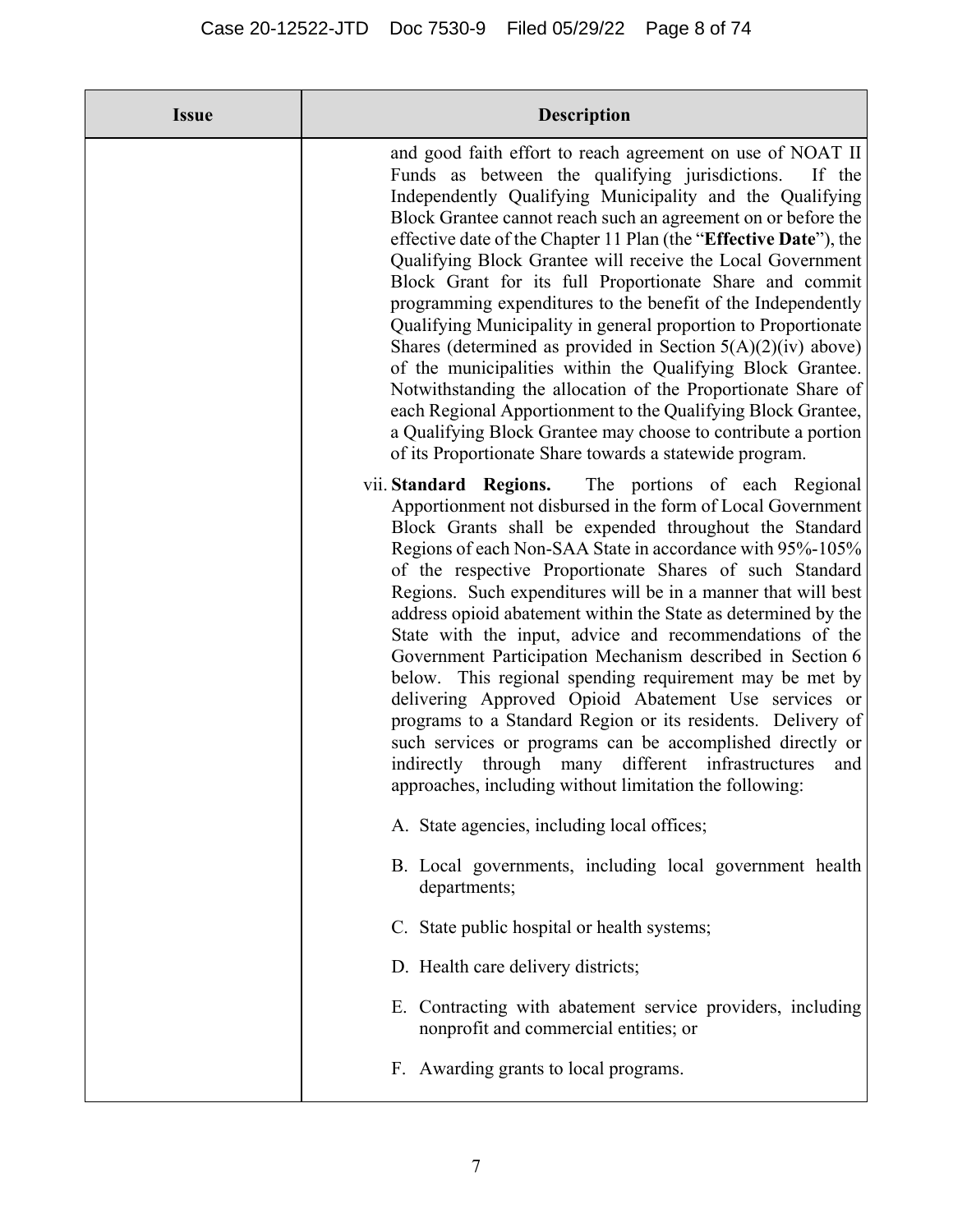| <b>Issue</b> | <b>Description</b>                                                                                                                                                                                                                                                                                                                                                                                                                                                                                                                                                                                                                                                                                                                                                                                                                                                                                                                                                       |
|--------------|--------------------------------------------------------------------------------------------------------------------------------------------------------------------------------------------------------------------------------------------------------------------------------------------------------------------------------------------------------------------------------------------------------------------------------------------------------------------------------------------------------------------------------------------------------------------------------------------------------------------------------------------------------------------------------------------------------------------------------------------------------------------------------------------------------------------------------------------------------------------------------------------------------------------------------------------------------------------------|
|              | viii.<br><b>Expenditure or Disbursement of NOAT II Funds Other</b><br>Than Regional Apportionment.<br>All NOAT II Funds<br>allocable to a Non-SAA State that are not included in the State's<br>Regional Apportionment shall be expended only on Approved<br>Uses. The expenditure of such funds shall be at the direction of<br>the State's lead agency (or other point of contact designated by<br>the State) and may be expended on a statewide and/or localized<br>manner, including in the manners described herein. Qualifying<br>Block Grantees will be eligible to participate in or receive the<br>benefits of any such expenditures on the same basis as other<br>Regions.                                                                                                                                                                                                                                                                                     |
|              | ix. Approved Administrative Expenses. States may use up to<br>five percent (5%) of their Non-Regional Apportionments plus<br>five percent (5%) of the Regional Apportionment not used to<br>fund Local Government Block Grants, for Approved<br>Administrative Expenses. Qualifying Block Grantees may use<br>up to five percent (5%) of their Local Government Block Grants<br>to fund their Approved Administrative Expenses.                                                                                                                                                                                                                                                                                                                                                                                                                                                                                                                                          |
|              | 2. Statewide Abatement Agreement. Each State and its Local<br>Governments will have until (60) sixty days after the Effective Date<br>of the Plan (such date, the "SAA Filing Deadline") to file with the<br>Bankruptcy Court or authorize the NOAT II Trustees to file with<br>the Bankruptcy Court on their behalf, an agreed-upon allocation or<br>method for allocating the NOAT II Funds for that State dedicated<br>only to Approved Uses (each a "Statewide Abatement<br>Agreement" or "SAA"). <sup>9</sup> The NOAT II Trustees will file any<br>SAAs submitted to the NOAT II Trustees for filing within (5) five<br>business days of receipt. Any dispute regarding allocation within a<br>State that has adopted a Statewide Abatement Agreement will be<br>resolved as provided by that Statewide Abatement Agreement;<br>provided that no Statewide Abatement Agreement may remove or<br>otherwise limit the reporting requirements set forth in any of the |

<sup>&</sup>lt;sup>9</sup> Any Non-SAA State that later reaches agreement on a SAA as set forth in and in compliance with Section  $5(A)(2)$ herein shall file with the Bankruptcy Court, or authorize the NOAT II Trustees to file on its behalf, a notice with the Bankruptcy Court stating that a SAA has been agreed to, and such SAA will become effective fourteen (14) days after the notice being filed. Thereafter, the State shall no longer be considered a Non-SAA State for the purposes of these National Opioid Abatement Trust II Distribution Procedures, and the SAA will replace any previously-agreed to GPM solely with respect to any future distributions made by NOAT II. If a SAA becomes effective for a State prior to any distributions being made by NOAT II to such State, such SAA shall apply to all distributions made by NOAT II for such State (unless such SAA is otherwise amended or modified). All obligations of States and Local Governments under these National Opioid Abatement Trust II Distribution Procedures and the NOAT II Agreement shall continue to apply to all NOAT II Funds distributed before any SAA becomes effective.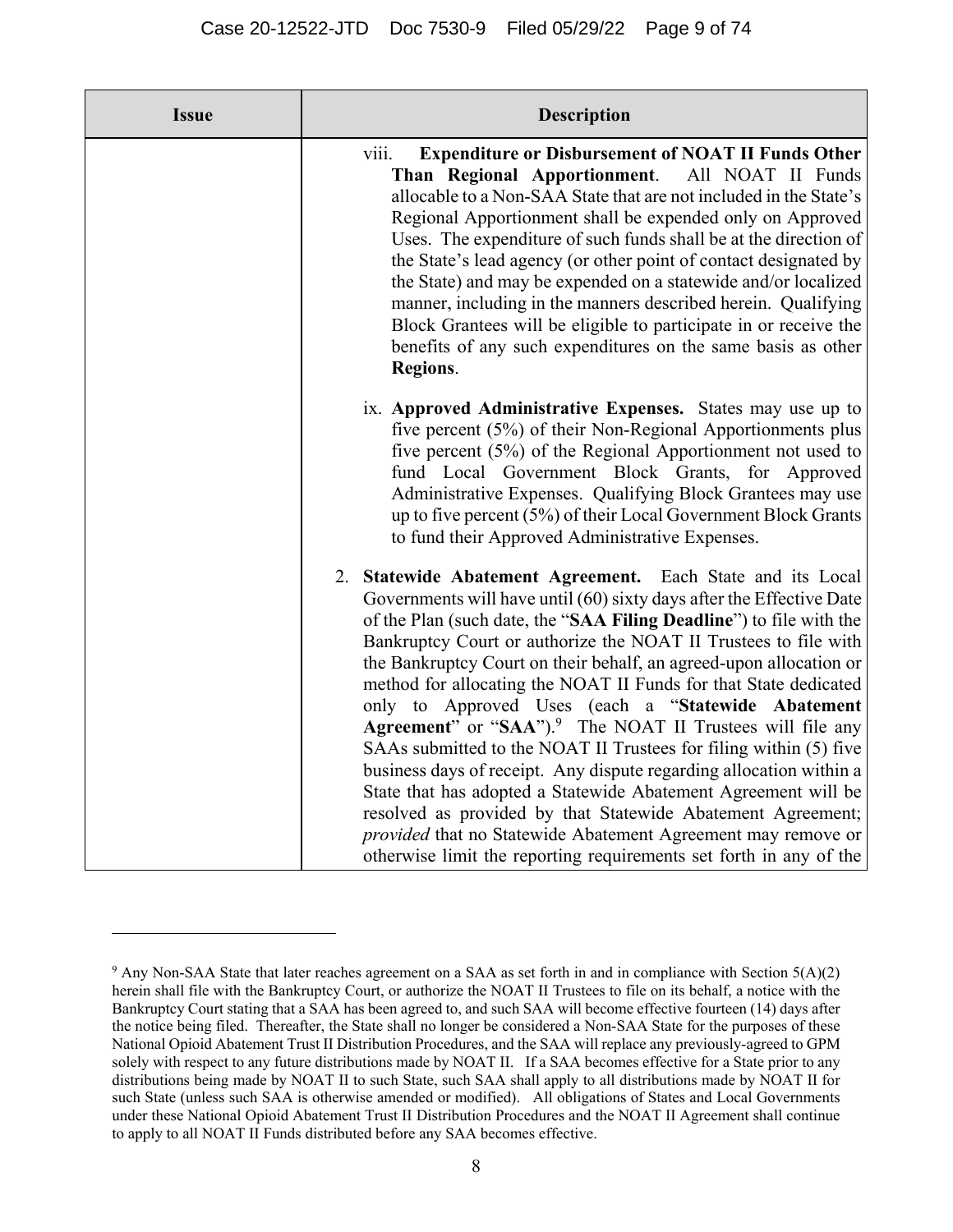| <b>Issue</b> | <b>Description</b>                                                                                                                                                                                                                                                                                                                                                                                                                                                                                                                                                                                                                                                                                                                                                                                                                                                                                                                                                                                                                                                                                                                                                                                   |
|--------------|------------------------------------------------------------------------------------------------------------------------------------------------------------------------------------------------------------------------------------------------------------------------------------------------------------------------------------------------------------------------------------------------------------------------------------------------------------------------------------------------------------------------------------------------------------------------------------------------------------------------------------------------------------------------------------------------------------------------------------------------------------------------------------------------------------------------------------------------------------------------------------------------------------------------------------------------------------------------------------------------------------------------------------------------------------------------------------------------------------------------------------------------------------------------------------------------------|
|              | NOAT II Documents, including without limitation in the NOAT II<br>Agreement and Sections $5(A)(3)$ and 7 hereof.                                                                                                                                                                                                                                                                                                                                                                                                                                                                                                                                                                                                                                                                                                                                                                                                                                                                                                                                                                                                                                                                                     |
|              | A Statewide Abatement Agreement shall be agreed when it has<br>been approved by the State and either (a) representatives <sup>10</sup> of its<br>Local Governments whose aggregate Population Percentages,<br>determined as set forth below, total more than sixty percent $(60\%)$ ,<br>or (b) representatives of its Local Governments whose aggregate<br>Population Percentages total more than fifty percent (50%)<br>provided that these Local Governments also represent fifteen<br>percent $(15%)$ or more of the State's counties or parishes (or, in the<br>case of States whose counties and parishes that do not function as<br>Local Governments, fifteen percent (15%) of or more of the State's<br>incorporated cities or towns), by number. <sup>11</sup>                                                                                                                                                                                                                                                                                                                                                                                                                             |
|              | Population Percentages shall be determined as follows:                                                                                                                                                                                                                                                                                                                                                                                                                                                                                                                                                                                                                                                                                                                                                                                                                                                                                                                                                                                                                                                                                                                                               |
|              | For States with counties or parishes that function as Local<br>Governments, <sup>12</sup> the Population Percentage of each county or parish<br>shall be deemed to be equal to (a) $(1)$ 200% of the population of<br>such county or parish, minus (2) the aggregate population of all<br>Primary Incorporated Municipalities located in such county or<br>parish, divided by (b) 200% of the State's population. A "Primary<br>Incorporated Municipality" means a city, town, village or other<br>municipality incorporated under applicable state law with a<br>population of at least 25,000 that is not located within another<br>incorporated municipality. The Population Percentage of each<br>primary incorporated municipality shall be equal to its population<br>(including the population of any incorporated or unincorporated<br>municipality located therein) divided by 200% of the State's<br>population; <i>provided</i> that the Population Percentage of a primary<br>incorporated municipality that is not located within a county shall<br>be equal to 200% of its population (including the population of any<br>incorporated or unincorporated municipality located therein) |

<sup>&</sup>lt;sup>10</sup>An authorized "representative" of local, or even State, government can differ in these National Opioid Abatement Trust II Distribution Procedures depending on the context.

<sup>&</sup>lt;sup>11</sup>All references to population in these National Opioid Abatement Trust II Distribution Procedures shall refer to published U. S. Census Bureau population estimates as of July 1, 2019, released March 2020, and shall remain unchanged during the term of this agreement. These estimates can currently be found at https://www.census.gov/data/datasets/time-series/demo/popest/2010s-counties-total.html.

<sup>&</sup>lt;sup>12</sup> Certain states do not have counties or parishes that function as Local Governments, including: Alaska, Connecticut, Massachusetts, Rhode Island, and Vermont. All other States have counties or parishes that function as Local Governments.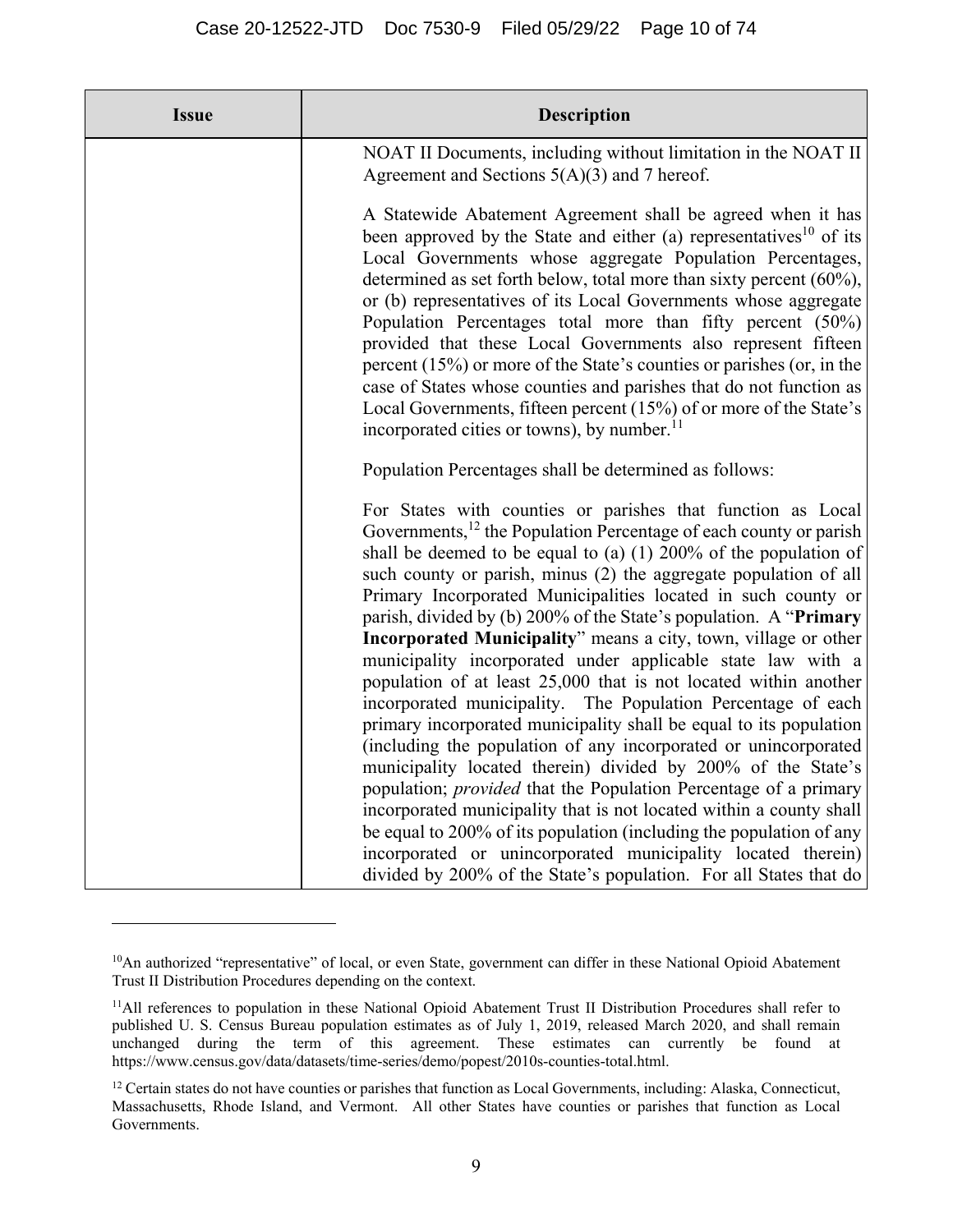| <b>Issue</b> | <b>Description</b>                                                                                                                                                                                                                                                                                                                                                                                                                                                                                                                                                                                                                                                                                                                                                                                                                                                                                                                                                   |
|--------------|----------------------------------------------------------------------------------------------------------------------------------------------------------------------------------------------------------------------------------------------------------------------------------------------------------------------------------------------------------------------------------------------------------------------------------------------------------------------------------------------------------------------------------------------------------------------------------------------------------------------------------------------------------------------------------------------------------------------------------------------------------------------------------------------------------------------------------------------------------------------------------------------------------------------------------------------------------------------|
|              | not have counties or parishes that function as Local Governments,<br>the Population Percentage of each incorporated municipality<br>(including any incorporated or unincorporated municipality located<br>therein), shall be equal to its population divided by the State's<br>population.                                                                                                                                                                                                                                                                                                                                                                                                                                                                                                                                                                                                                                                                           |
|              | The Statewide Abatement Agreement will become effective<br>fourteen (14) days after filing, unless otherwise ordered by the<br>Bankruptcy Court. No distributions shall be made to any State or<br>Local Government prior to the earlier of (a) eighty $(80)$ days after<br>the Effective Date or (b) the date that the SAA covering such State<br>or Local Government becomes effective.<br>All subsequent<br>distributions shall be made in accordance with all SAAs then in<br>effect.                                                                                                                                                                                                                                                                                                                                                                                                                                                                            |
|              | A State and its Local Governments may revise, supplement, or<br>refine a Statewide Abatement Agreement by filing, or authorizing<br>the NOAT II Trustees to file on their behalf, an amended Statewide<br>Abatement Agreement that has been approved by the State and<br>sufficient Local Governments to satisfy the approval standards set<br>forth above with the Bankruptcy Court, which shall become<br>effective fourteen (14) days after filing, unless otherwise ordered<br>by the Bankruptcy Court.                                                                                                                                                                                                                                                                                                                                                                                                                                                          |
|              | 3. Records.<br>The States shall maintain records of abatement<br>expenditures and their required reporting, as set forth in further<br>detail in Section 7, will include data on regional expenditures so it<br>can be verified that the Regional Distribution mechanism<br>guarantees are being met. Qualifying Block Grantees shall<br>maintain records of abatement expenditures and shall provide those<br>records periodically to their State for inclusion in their State's<br>required periodic reporting.                                                                                                                                                                                                                                                                                                                                                                                                                                                    |
|              | B. Allocation for Territories other than Puerto Rico and the District<br>of Columbia Only. The allocation of NOAT II Funds within a<br>Territory or the District of Columbia (the "Territory/DC Allocation<br><b>Mechanism</b> ") will be determined by its local legislative body, unless<br>that legislative body is not in session, in which case, the allocation of<br>NOAT II Funds shall be distributed pursuant to the direction of the<br>Territory's or District of Columbia's executive, in consultation – to the<br>extent applicable – with its Government Participation Mechanism.<br>Each Territory and the District of Columbia will file a notice with the<br>Bankruptcy Court, or authorize the NOAT II Trustees to file on their<br>behalf, a notice of its Territory/DC Allocation Mechanism, which will<br>become effective fourteen (14) days after filing the notice. The NOAT<br>II Trustees will file any notices of Territory/DC Allocation |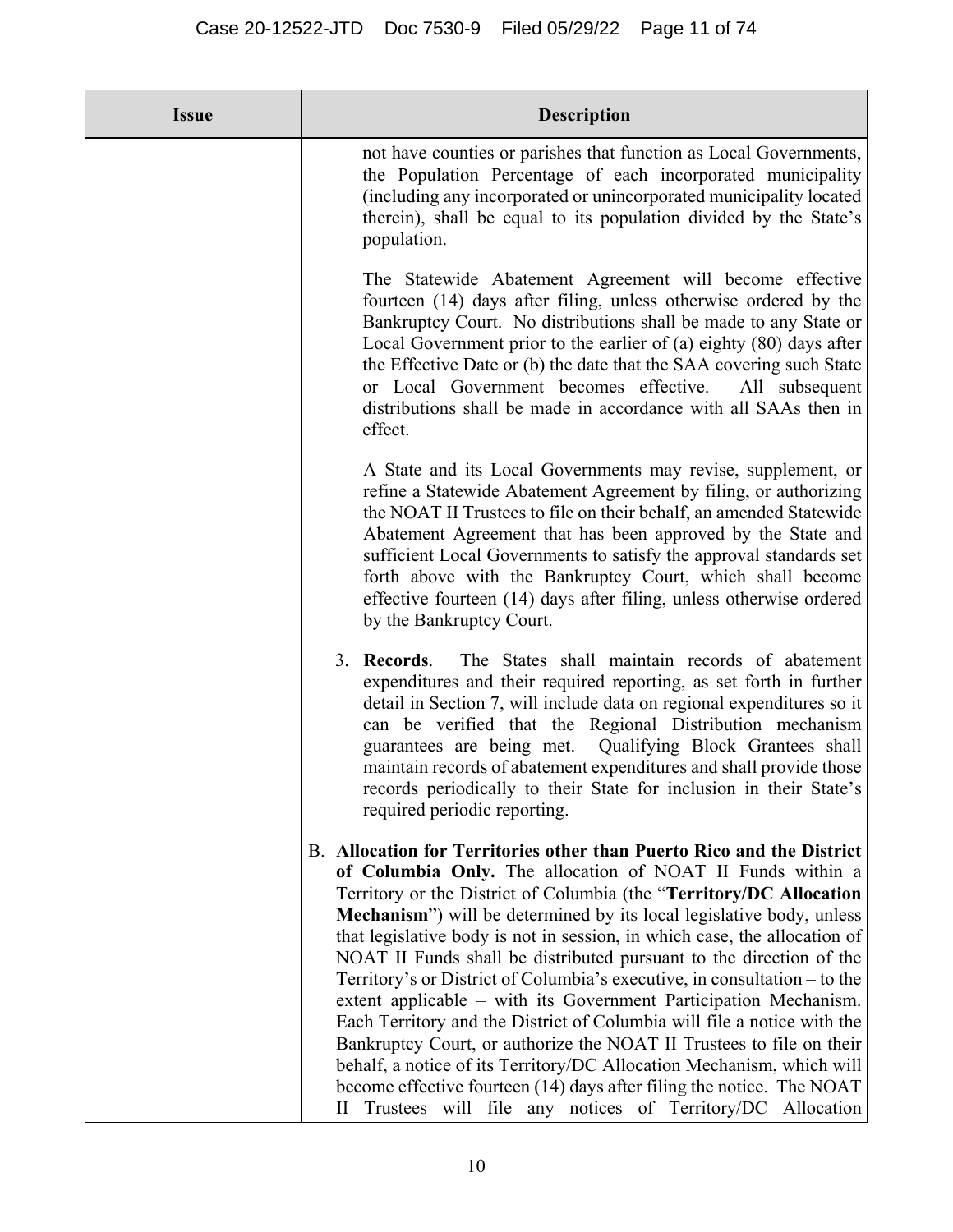| <b>Issue</b>                                                     | <b>Description</b>                                                                                                                                                                                                                                                                                                                                                                                                                                                                                                                                                                                                                                                                                                                                                                                                                                                                                                                                                                                                                                                                                                                                                                                                                                                                                                                                                                                                                                                                                                                                                                                                                                                                                                                                                                                                                                                                 |
|------------------------------------------------------------------|------------------------------------------------------------------------------------------------------------------------------------------------------------------------------------------------------------------------------------------------------------------------------------------------------------------------------------------------------------------------------------------------------------------------------------------------------------------------------------------------------------------------------------------------------------------------------------------------------------------------------------------------------------------------------------------------------------------------------------------------------------------------------------------------------------------------------------------------------------------------------------------------------------------------------------------------------------------------------------------------------------------------------------------------------------------------------------------------------------------------------------------------------------------------------------------------------------------------------------------------------------------------------------------------------------------------------------------------------------------------------------------------------------------------------------------------------------------------------------------------------------------------------------------------------------------------------------------------------------------------------------------------------------------------------------------------------------------------------------------------------------------------------------------------------------------------------------------------------------------------------------|
|                                                                  | Mechanisms submitted to the NOAT II Trustees for filing within (5)<br>five business days of receipt. <sup>13</sup> No NOAT II Funds will be distributed<br>to Territories (other than Puerto Rico) and the District of Columbia<br>until the notice of the Territory/DC Allocation Mechanism is effective,<br>and such funds will be reserved by NOAT II until the notice of the<br>Territory/DC Allocation Mechanism is effective.                                                                                                                                                                                                                                                                                                                                                                                                                                                                                                                                                                                                                                                                                                                                                                                                                                                                                                                                                                                                                                                                                                                                                                                                                                                                                                                                                                                                                                                |
| <b>6. GOVERNMENT</b><br><b>PARTICIPATION</b><br><b>MECHANISM</b> | In each Non-SAA State, as defined in Section $5(A)(1)$ above, there shall be<br>a process, preferably pre-existing, whereby the State shall allocate funds<br>under the Regional Distribution mechanism only after meaningfully<br>consulting with its respective Local Governments. Each such State shall<br>identify its mechanism (whether be it a council, board, committee,<br>commission, taskforce, or other efficient and transparent structure) for<br>consulting with its respective Local Governments (the "Government<br>Participation Mechanism" or "GPM") in a notice filed with the<br>Bankruptcy Court identifying what GPM has been formed and describing<br>the participation of its Local Governments in connection therewith (the<br>"GPM Notice"). A State may file the GPM Notice with the Bankruptcy<br>Court itself or authorize the NOAT II Trustees to file the GPM Notice. The<br>NOAT II Trustees will file any GPM Notices submitted to the NOAT II<br>Trustees for filing within (5) five business days of receipt. <sup>14</sup> States may<br>combine these notices into one or more notices for filing with the<br>Bankruptcy Court. These notices are reviewable by the Bankruptcy Court<br>upon the motion of any Local Government in that State asserting that no<br>GPM has been formed.<br>The GPM will become effective fourteen (14) days after filing, unless<br>otherwise ordered by the Bankruptcy Court.<br>Government Participation Mechanisms shall conform to the following:<br>A. Composition. For each State,<br>1. the State, on the one hand, and State's Local Governments, on the<br>other hand, shall have equal representation on a GPM;<br>2. Local Government representation on a GPM shall be weighted in<br>favor of the Standard Regions but can include representation from<br>the State's Qualifying Block Grantees; |

<sup>&</sup>lt;sup>13</sup> A Territory or the District of Columbia that has submitted its Territory/DC Allocation Mechanism to the NOAT II Trustees for filing with the Bankruptcy Court may also file the Territory/DC Allocation Mechanism with the

Bankruptcy Court itself if it has not yet been filed by the NOAT II Trustees.<br><sup>14</sup> A State that has submitted its GPM Notice to the NOAT II Trustees for filing with the Bankruptcy Court may also file the GPM Notice with the Bankruptcy Court itself if it has not yet been filed by the NOAT II Trustees.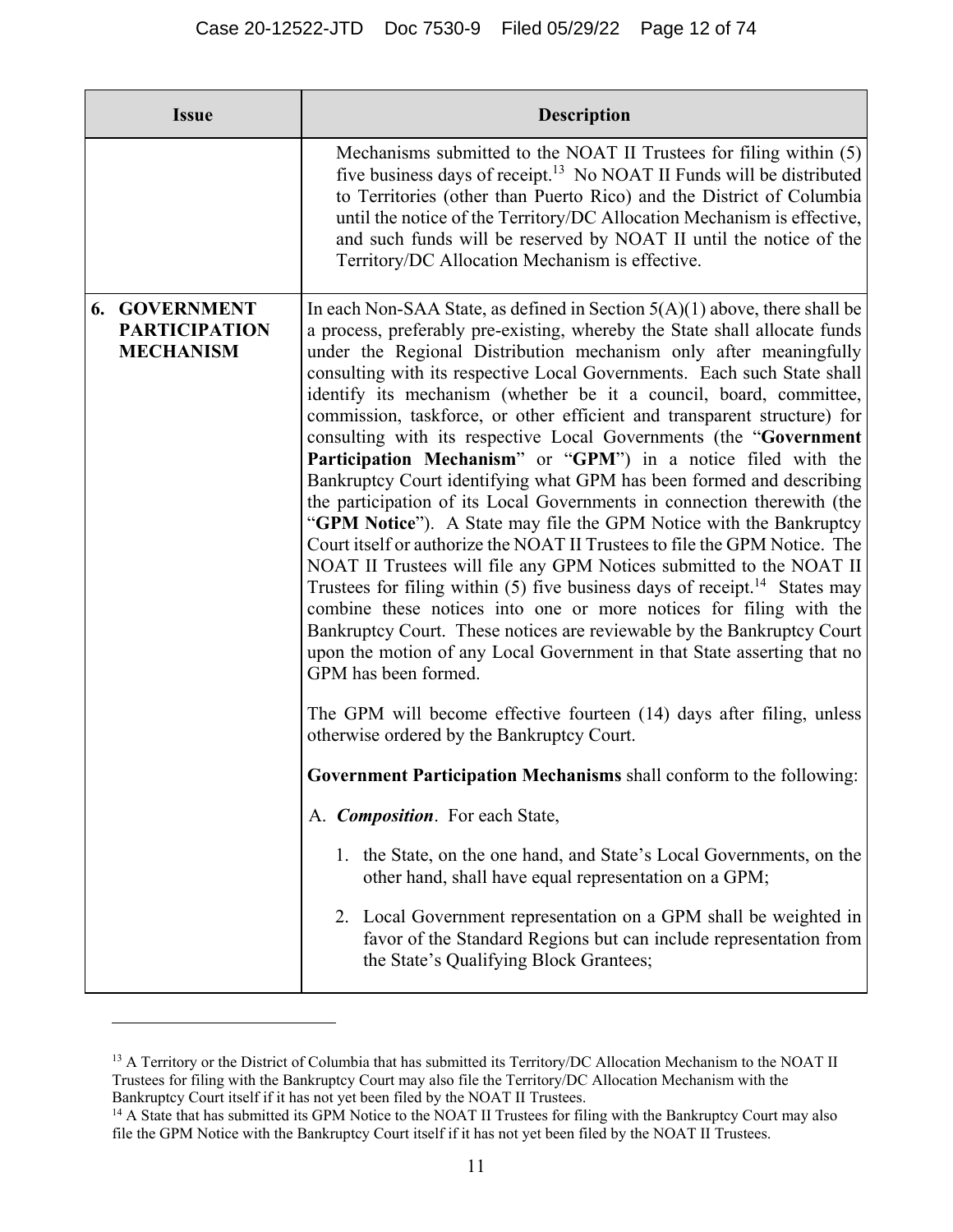| <b>Issue</b> | <b>Description</b>                                                                                                                                                                                                                                                                                                                                                                                                                                                                                                                                                                                                                                                                                                                                                                           |
|--------------|----------------------------------------------------------------------------------------------------------------------------------------------------------------------------------------------------------------------------------------------------------------------------------------------------------------------------------------------------------------------------------------------------------------------------------------------------------------------------------------------------------------------------------------------------------------------------------------------------------------------------------------------------------------------------------------------------------------------------------------------------------------------------------------------|
|              | 3. the GPM will be chaired by a non-voting chairperson appointed by<br>the State;                                                                                                                                                                                                                                                                                                                                                                                                                                                                                                                                                                                                                                                                                                            |
|              | 4. Groups formed by the States' executive or legislature may be used<br>as a GPM, provided that the group has equal representation by the<br>State and the State's Local Governments.                                                                                                                                                                                                                                                                                                                                                                                                                                                                                                                                                                                                        |
|              | A GPM should have appointees such that as a group they possess<br>experience, expertise and education with respect to one or more of the<br>following: public health, substance abuse, healthcare equity and other<br>related topics as is necessary to assure the effective functioning of the<br>GPM.                                                                                                                                                                                                                                                                                                                                                                                                                                                                                      |
|              | <b>Consensus.</b> Members of the GPMs should attempt to reach consensus<br><b>B.</b><br>with respect to GPM Recommendations and other actions of the GPM.<br>Consensus is defined in this process as a general agreement achieved<br>by the members that reflects, from as many members as possible, their<br>active support, support with reservations, or willingness to abide by<br>the decision of the other members. Consensus does not require<br>unanimity or other set threshold and may include objectors. In all<br>events, however, actions of a GPM shall be effective if supported by<br>at least a majority of its members. GPM Recommendations and other<br>actions shall note the existence and summarize the substance of<br>objections where requested by the objector(s). |
|              | C. <b>Proceedings.</b> Each GPM shall hold no fewer than four (4) public<br>meetings annually, to be publicized and located in a manner<br>reasonably designed to facilitate attendance by residents throughout<br>the State. Each GPM shall function in a manner consistent with its<br>State's open meeting, open government or similar laws, and with the<br>Americans with Disabilities Act. GPM members shall be subject to<br>State conflict of interest and similar ethics in government laws.                                                                                                                                                                                                                                                                                        |
|              | <b>Consultation and Discretion.</b> The GPM shall be a mechanism by<br>D.<br>which the State consults with community stakeholders, including<br>Local Governments (including those not a part of the GPM), state and<br>local public health officials and public health advocates, in connection<br>with opioid abatement priorities and expenditure decisions for the use<br>of NOAT II Funds on Approved Opioid Abatement Uses.                                                                                                                                                                                                                                                                                                                                                            |
|              | The GPM is authorized to identify and recommend that non-<br>Qualifying Local Government(s) (individually or in combination)<br>should be considered for a block grant to be funded from an applicable<br>Regional Apportionment. "Non-Qualifying Local Government(s)"<br>individually or in combination are Local Governments that are not<br>Qualifying Local Governments but they fund or otherwise manage an<br>established, health care and/or treatment infrastructure (e.g., health)                                                                                                                                                                                                                                                                                                  |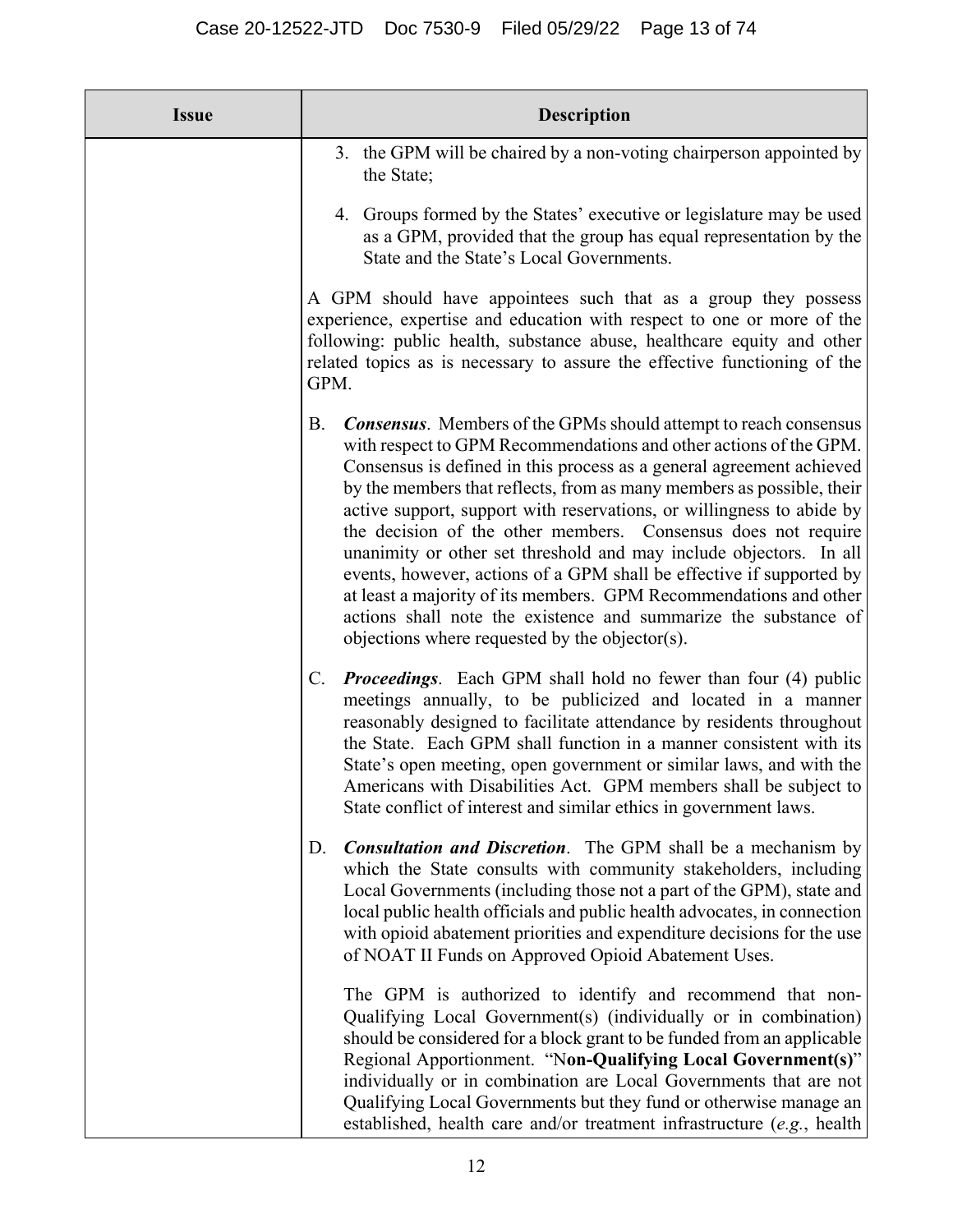| <b>Issue</b> | <b>Description</b>                                                                                                                                                                                                                                                                                                                                                                                                                                                                                                                                                                                                                                                                                                                                                                                                                                                                                                                                                                                                                                                                        |
|--------------|-------------------------------------------------------------------------------------------------------------------------------------------------------------------------------------------------------------------------------------------------------------------------------------------------------------------------------------------------------------------------------------------------------------------------------------------------------------------------------------------------------------------------------------------------------------------------------------------------------------------------------------------------------------------------------------------------------------------------------------------------------------------------------------------------------------------------------------------------------------------------------------------------------------------------------------------------------------------------------------------------------------------------------------------------------------------------------------------|
|              | department or similar agency) to evaluate, award, manage and<br>administer a block grant for programs constituting Approved Uses.                                                                                                                                                                                                                                                                                                                                                                                                                                                                                                                                                                                                                                                                                                                                                                                                                                                                                                                                                         |
|              | E. <b>Recommendations.</b> A GPM shall make recommendations regarding<br>specific opioid abatement priorities and expenditures for the use of<br>NOAT II Funds on Approved Opioid Abatement Uses to the State or<br>the agency designated by a State for this purpose ("GPM<br><b>Recommendations"</b> ). In carrying out its obligations to provide GPM<br>Recommendations, a GPM may consider local, state and federal<br>initiatives and activities related to education, prevention, treatment<br>and services for individuals and families experiencing and affected by<br>opioid use disorder; recommend priorities to address the State's opioid<br>epidemic, which recommendations may be Statewide or specific to<br>Regions; recommend Statewide or Regional funding with respect to<br>specific programs or initiatives; recommend measurable outcomes to<br>determine the effectiveness of funds expended for Approved Opioid<br>Abatement Uses; and monitor the level of Approved Administrative<br>Expenses expended from NOAT II Funds.                                    |
|              | The goal is for a process that produces GPM Recommendations that<br>are recognized as being an efficient, evidence-based approach to<br>abatement that addresses the State's greatest needs while also<br>including programs reflecting particularized needs in local<br>communities. It is anticipated that such a process, particularly given<br>the active participation of State representatives, will inform and assist<br>the State in making decisions about the spending of the NOAT II<br>To the extent a State chooses not to follow a GPM<br>Funds.<br>Recommendation, it will make publicly available within fourteen (14)<br>days after the decision is made a written explanation of the reasons for<br>its decision, and allow seven (7) days for the GPM to respond.                                                                                                                                                                                                                                                                                                      |
|              | F. Non-SAA States Review. In Non-SAA States, Local Governments<br>and States may object to any apportionment, allocation, use or<br>expenditure of NOAT II Funds (an "Allocation") solely on the basis<br>that: the Allocation at issue (i) is inconsistent with the provisions of<br>Section $5(A)(1)(ii)$ hereof with respect to the levels of Regional<br>Non-Regional Apportionments,<br>Apportionments<br>and<br>(ii)<br>1S<br>inconsistent with the provisions of Section $5(A)(1)$ hereof with respect<br>to the amounts of Local Government Block Grants or Regional<br>Apportionment expenditures, (iii) is not for an Approved Use or (iv)<br>violates the limitations set forth herein with respect to Approved<br>Administrative Expenses. The objector shall have the right to bring<br>that objection to either (a) a state court with jurisdiction within the<br>applicable State ("State Court") or (b) the Bankruptcy Court if the<br>Mallinckrodt Chapter 11 Cases have not been closed (each an<br>"Objection"). If an Objection is filed within fourteen (14) days of |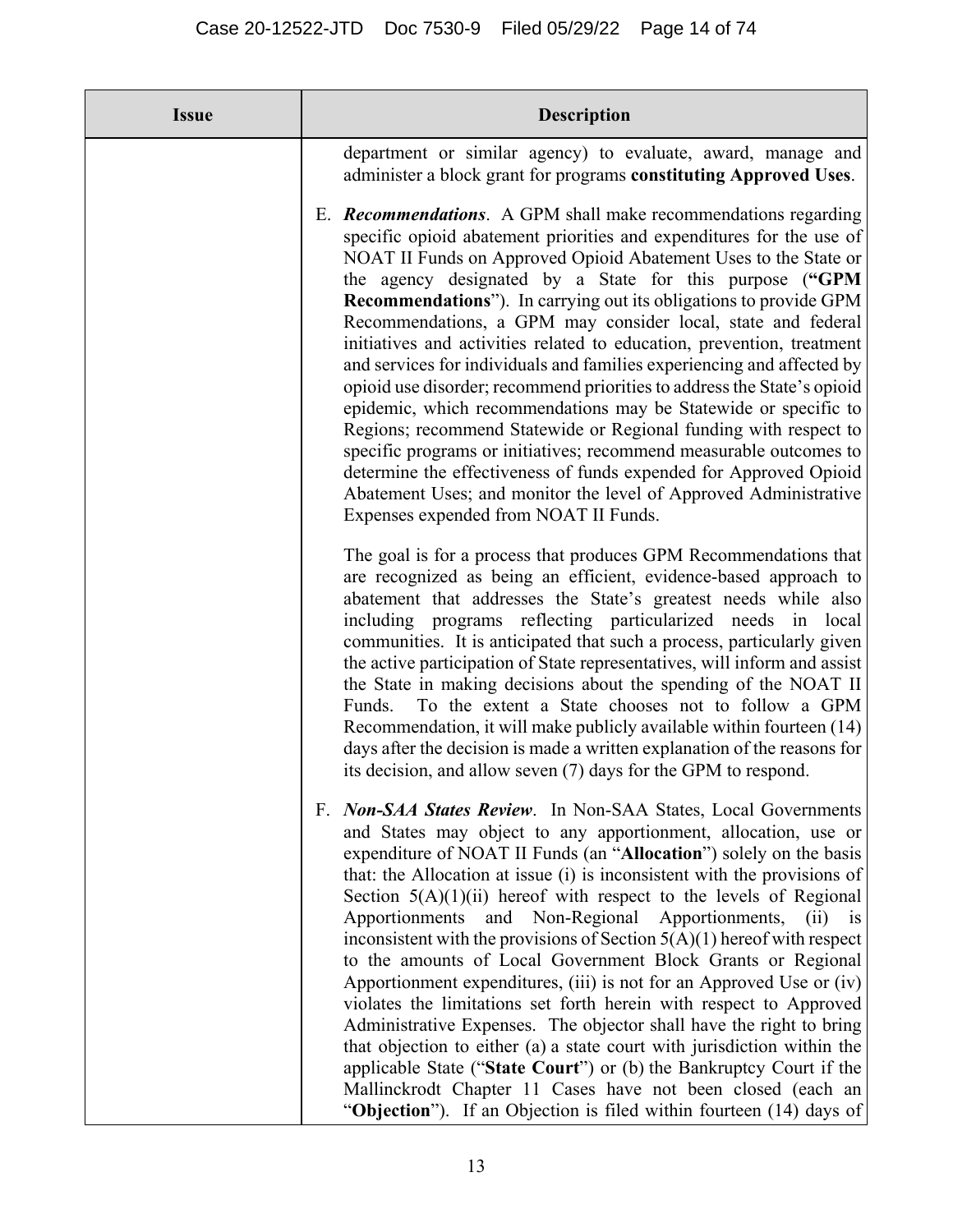| <b>Issue</b>                                                                     | <b>Description</b>                                                                                                                                                                                                                                                                                                                                                                                                                                                                                                                                                                                                                                                                                                                                                                                                                                                    |  |
|----------------------------------------------------------------------------------|-----------------------------------------------------------------------------------------------------------------------------------------------------------------------------------------------------------------------------------------------------------------------------------------------------------------------------------------------------------------------------------------------------------------------------------------------------------------------------------------------------------------------------------------------------------------------------------------------------------------------------------------------------------------------------------------------------------------------------------------------------------------------------------------------------------------------------------------------------------------------|--|
|                                                                                  | approval of an Allocation, then no funds shall be distributed on<br>account of the aspect of the Allocation that is the subject of the<br>Objection until the Objection is resolved or decided by the Bankruptcy<br>Court or State Court, as applicable. There shall be no other basis for<br>bringing an Objection to the approval of an Allocation.                                                                                                                                                                                                                                                                                                                                                                                                                                                                                                                 |  |
| 7. COMPLIANCE,<br><b>REPORTING,</b><br><b>AUDIT AND</b><br><b>ACCOUNTABILITY</b> | 1. At least annually, each State shall publish on its lead agency's website<br>and/or on its Attorney General's website and deliver to NOAT II, a<br>report detailing for the preceding time period, respectively (i) the<br>amount of NOAT II Funds received, (ii) the allocation of awards<br>approved (indicating the recipient, the amount of the allocation, the<br>program to be funded and disbursement terms), and (iii) the amounts<br>disbursed on approved allocations, to Qualifying Local Governments<br>for Local Government Block Grants and Approved Administrative<br>Expenses. Such annual reports for NOAT II may be combined with<br>any reports submitted by a State as required in the National Opioid<br>Abatement Trust Distribution Procedures, to the extent set forth in<br>guidance to be provided by the NOAT II Trustees. <sup>15</sup> |  |
|                                                                                  | 2. At least annually, each Qualifying Block Grantee which has elected to<br>take a Local Government Block Grant shall publish on its lead<br>agency's or Local Government's website, and deliver to NOAT II, a<br>report detailing for the preceding time period, respectively (i) the<br>amount of Local Government Block Grants received, (ii) the allocation<br>of awards approved (indicating the recipient, the amount of the grant,<br>the program to be funded and disbursement terms), and (iii) the<br>amounts disbursed on approved allocations. Such annual reports for<br>NOAT II may be combined with any reports submitted by a Qualifying<br>Block Grantee as required in the National Opioid Abatement Trust<br>Distribution Procedures, to the extent set forth in guidance to be<br>provided by the NOAT II Trustees.                               |  |
|                                                                                  | 3. As applicable, each State or Local Government shall impose reporting<br>requirements on each recipient to ensure that NOAT II Funds are only<br>being used for Approved Uses, in accordance with the terms of the<br>allocation.                                                                                                                                                                                                                                                                                                                                                                                                                                                                                                                                                                                                                                   |  |
|                                                                                  | 4. NOAT II shall prepare an annual report (an " <b>Annual Report</b> ") that<br>shall be audited by independent auditors as provided in the NOAT II<br>Agreement, which audited Annual Report shall be filed annually with<br>the Bankruptcy Court, and the States and Qualifying Block Grantees<br>shall provide NOAT II with any information reasonably required                                                                                                                                                                                                                                                                                                                                                                                                                                                                                                    |  |

<sup>15</sup> The National Opioid Abatement Trust Distribution Procedures are filed in *In re Purdue Pharma L.P., et al.,* Case No. 19-23649 (RDD), at Dkt. No. 3232. The National Opioid Abatement Trust established in the *Purdue* bankruptcy cases shall be referred to herein as "**NOAT**."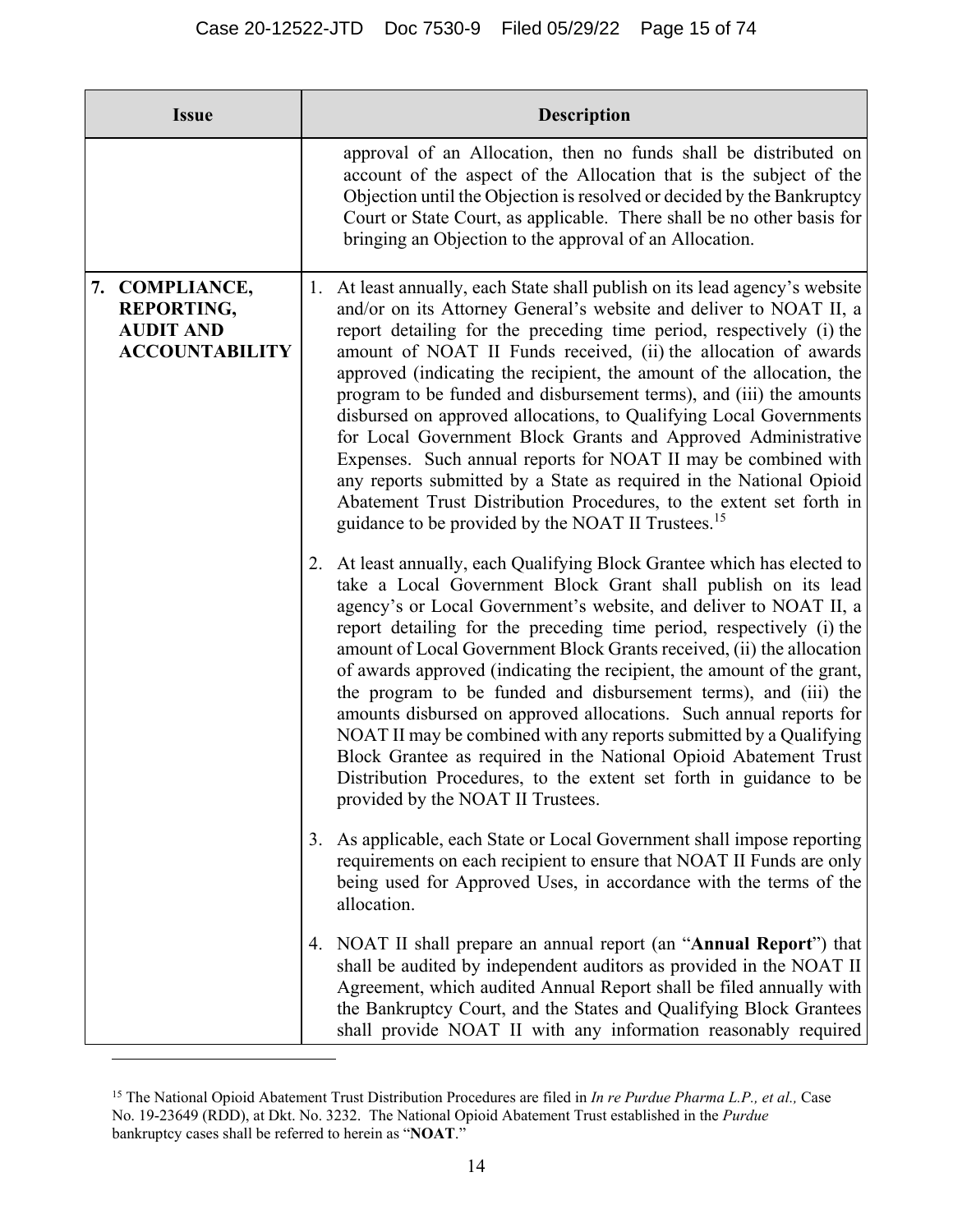| <b>Issue</b> | <b>Description</b>                                                                                                                                                                                                                                                                                                                                                                                                                                                                                                                                                                                                                                                                                                                                                                                                                                                                                                                                                                                                                                                                          |
|--------------|---------------------------------------------------------------------------------------------------------------------------------------------------------------------------------------------------------------------------------------------------------------------------------------------------------------------------------------------------------------------------------------------------------------------------------------------------------------------------------------------------------------------------------------------------------------------------------------------------------------------------------------------------------------------------------------------------------------------------------------------------------------------------------------------------------------------------------------------------------------------------------------------------------------------------------------------------------------------------------------------------------------------------------------------------------------------------------------------|
|              | regarding the expenditure and disbursement of NOAT II Funds to<br>satisfy the requirements of such an audited Annual Report of NOAT<br>Π.                                                                                                                                                                                                                                                                                                                                                                                                                                                                                                                                                                                                                                                                                                                                                                                                                                                                                                                                                   |
|              | (a) A State Court or (b) the Bankruptcy Court if the Mallinckrodt<br>5.<br>Chapter 11 Cases have not been closed shall have jurisdiction to<br>enforce the terms of these National Opioid Abatement Trust II<br>Distribution Procedures, and as applicable, a Statewide Abatement<br>Agreement or default mechanism; provided that nothing herein is<br>intended to expand the scope of the Bankruptcy Court's post-<br>confirmation jurisdiction. For the avoidance of doubt, the Bankruptcy<br>Court shall have continuing jurisdiction over NOAT II, provided,<br>however, the courts of the State of Delaware, including any federal<br>court located therein, shall also have jurisdiction over NOAT II,<br>provided further, that the foregoing shall not preclude State Court<br>jurisdiction in any State with respect to any matter arising under the<br>National Opioid Abatement Trust II Distribution Procedures involving<br>that State and one or more of its political subdivisions or agencies.<br>6. The NOAT II Trustees shall have the power to take any and all actions |
|              | that in the judgment of the Trustees are necessary or proper to fulfill<br>the purposes of NOAT II, including the requirement that 100% of the<br>NOAT II Funds distributed under the Chapter 11 Plan (and not<br>otherwise dedicated to the attorneys' fee fund set forth in Section 4<br>herein) shall be used to abate the opioid crisis in accordance with the<br>terms hereof.                                                                                                                                                                                                                                                                                                                                                                                                                                                                                                                                                                                                                                                                                                         |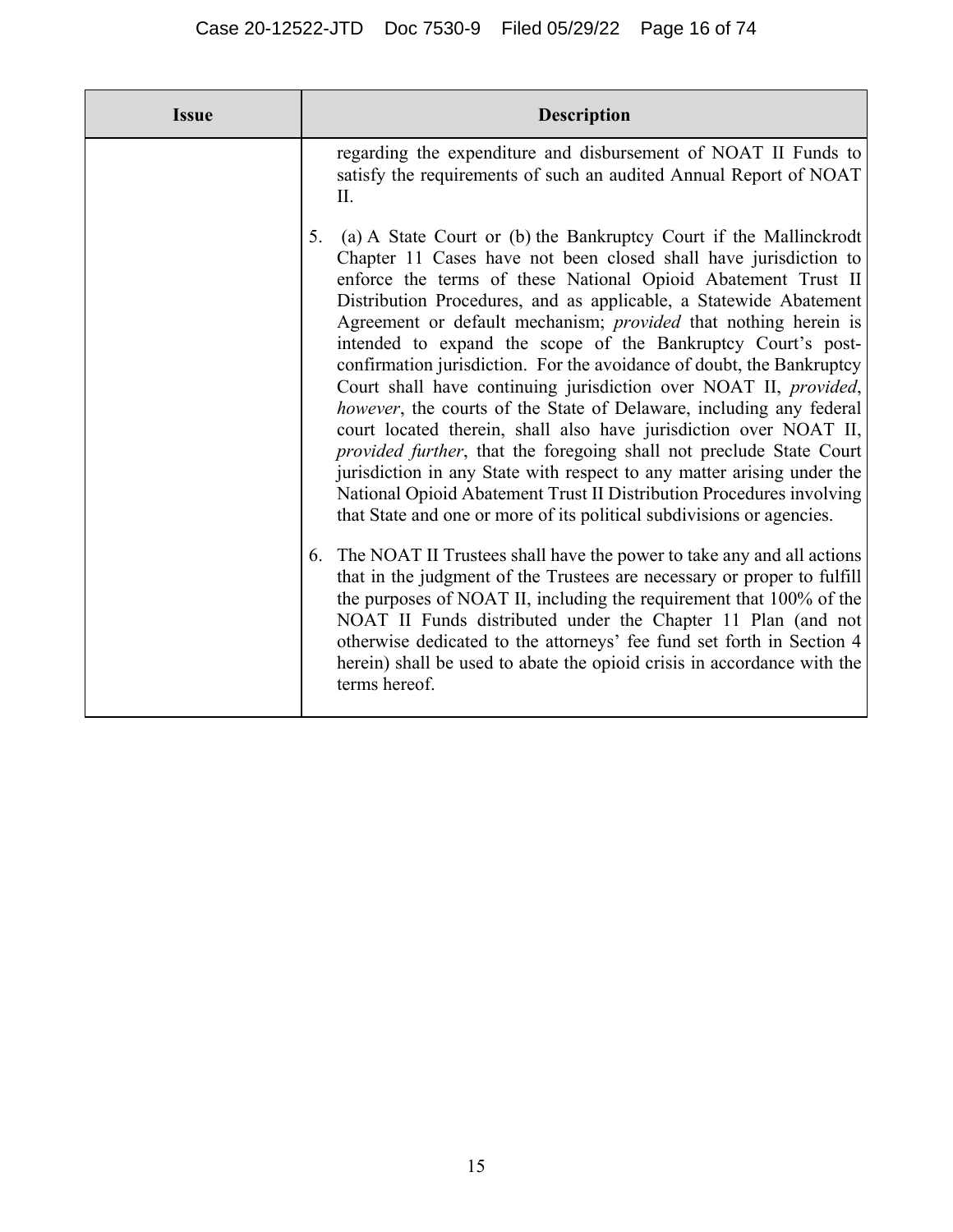### **Schedule A Core Strategies**

States and Qualifying Block Grantees shall choose from among the abatement strategies listed in Schedule B. However, priority shall be given to the following core abatement strategies ("**Core Strategies**").<sup>1</sup>

### A. **NALOXONE OR OTHER FDA-APPROVED DRUG TO REVERSE OPIOID OVERDOSES**

- 1. Expand training for first responders, schools, community support groups and families; and
- 2. Increase distribution to individuals who are uninsured or whose insurance does not cover the needed service.

## B. **MEDICATION-ASSISTED TREATMENT ("MAT") DISTRIBUTION AND OTHER OPIOID-RELATED TREATMENT**

- 1. Increase distribution of MAT to individuals who are uninsured or whose insurance does not cover the needed service;
- 2. Provide education to school-based and youth-focused programs that discourage or prevent misuse;
- 3. Provide MAT education and awareness training to healthcare providers, EMTs, law enforcement, and other first responders; and
- 4. Treatment and Recovery Support Services such as residential and inpatient treatment, intensive outpatient treatment, outpatient therapy or counseling, and recovery housing that allow or integrate medication and with other support services.

### C. **PREGNANT & POSTPARTUM WOMEN**

- 1. Expand Screening, Brief Intervention, and Referral to Treatment ("SBIRT") services to non-Medicaid eligible or uninsured pregnant women;
- 2. Expand comprehensive evidence-based treatment and recovery services, including MAT, for women with co-occurring Opioid Use Disorder ("OUD") and other Substance Use Disorder ("SUD")/Mental Health disorders for uninsured individuals for up to 12 months postpartum; and

<sup>&</sup>lt;sup>1</sup> As used in this Schedule A, words like "expand," "fund," "provide" or the like shall not indicate a preference for new or existing programs. Priorities will be established through the mechanisms described in the National Opioid Abatement Trust II Distribution Procedures.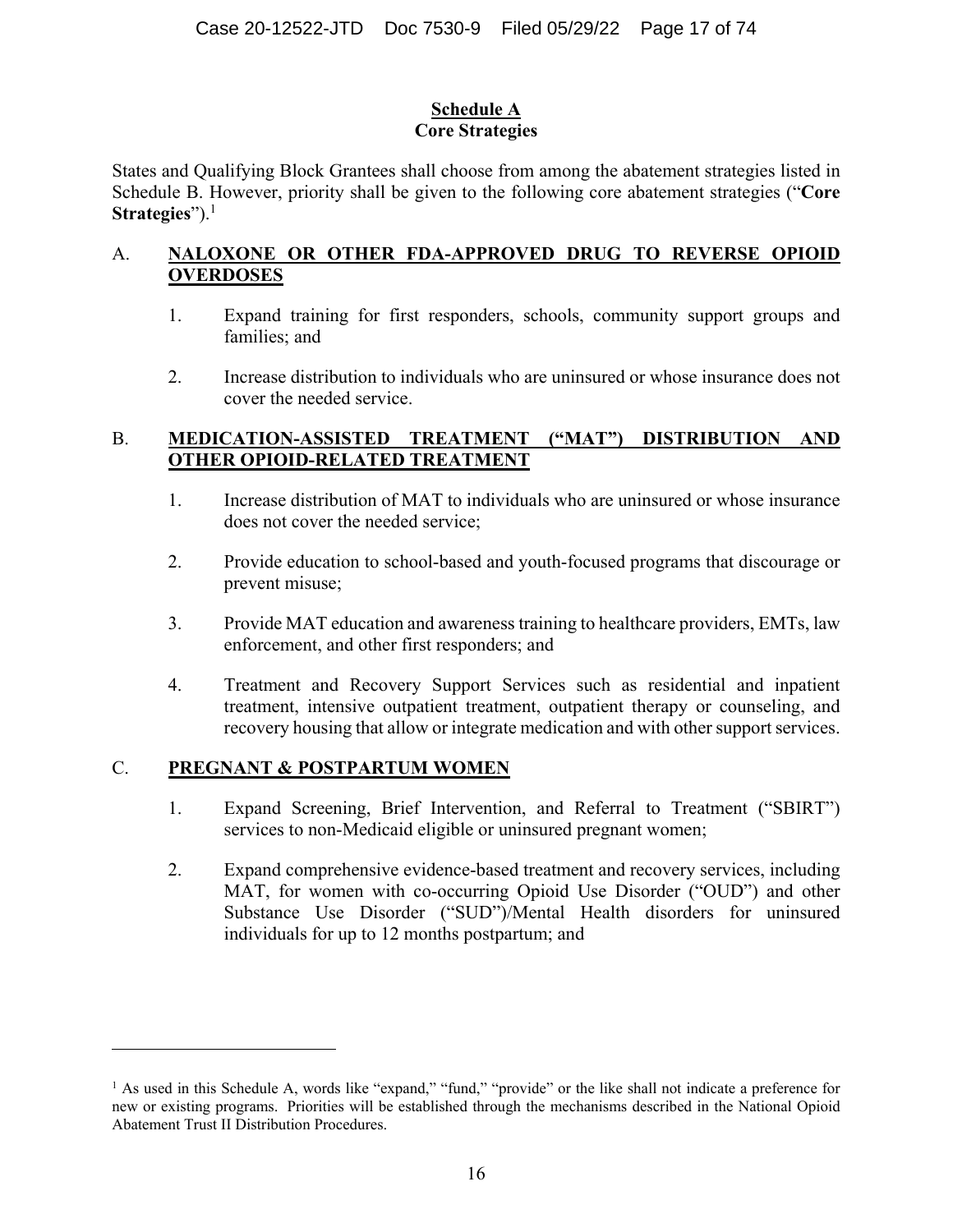3. Provide comprehensive wrap-around services to individuals with Opioid Use Disorder (OUD) including housing, transportation, job placement/training, and childcare.

### D. **EXPANDING TREATMENT FOR NEONATAL ABSTINENCE SYNDROME**

- 1. Expand comprehensive evidence-based and recovery support for NAS babies;
- 2. Expand services for better continuum of care with infant-need dyad; and
- 3. Expand long-term treatment and services for medical monitoring of NAS babies and their families.

## E. **EXPANSION OF WARM HAND-OFF PROGRAMS AND RECOVERY SERVICES**

- 1. Expand services such as navigators and on-call teams to begin MAT in hospital emergency departments;
- 2. Expand warm hand-off services to transition to recovery services;
- 3. Broaden scope of recovery services to include co-occurring SUD or mental health conditions;
- 4. Provide comprehensive wrap-around services to individuals in recovery including housing, transportation, job placement/training, and childcare; and
- 5. Hire additional social workers or other behavioral health workers to facilitate expansions above.

# F. **TREATMENT FOR INCARCERATED POPULATION**

- 1. Provide evidence-based treatment and recovery support including MAT for persons with OUD and co-occurring SUD/MH disorders within and transitioning out of the criminal justice system; and
- 2. Increase funding for jails to provide treatment to inmates with OUD.

# G. **PREVENTION PROGRAMS**

- 1. Funding for media campaigns to prevent opioid use (similar to the FDA's "Real Cost" campaign to prevent youth from misusing tobacco);
- 2. Funding for evidence-based prevention programs in schools.;
- 3. Funding for medical provider education and outreach regarding best prescribing practices for opioids consistent with the 2016 CDC guidelines, including providers at hospitals (academic detailing);
- 4. Funding for community drug disposal programs; and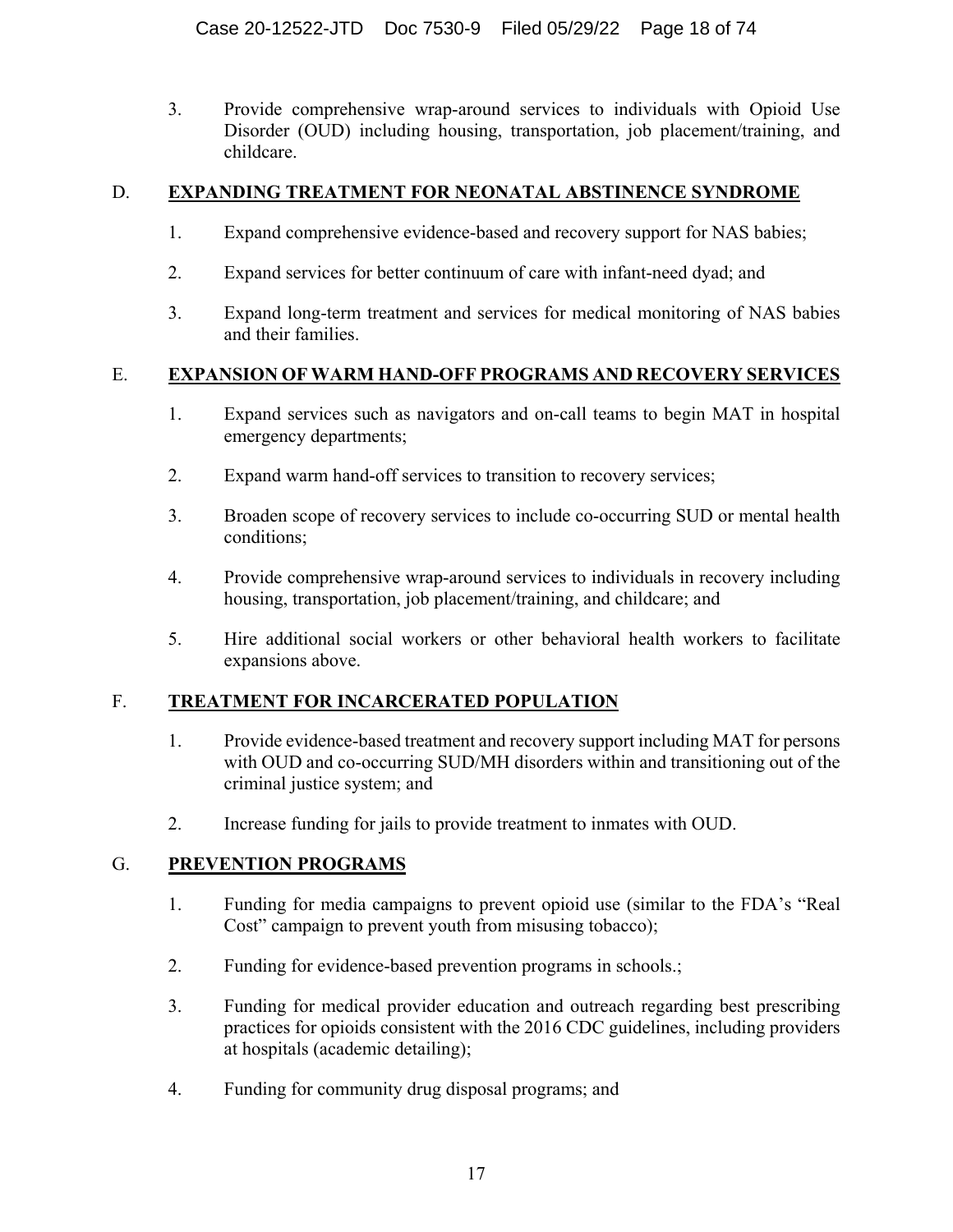5. Funding and training for first responders to participate in pre-arrest diversion programs, post-overdose response teams, or similar strategies that connect at-risk individuals to behavioral health services and supports.

# H. **EXPANDING SYRINGE SERVICE PROGRAMS**

1. Provide comprehensive syringe services programs with more wrap-around services including linkage to OUD treatment, access to sterile syringes and linkage to care and treatment of infectious diseases.

### I. **EVIDENCE-BASED DATA COLLECTION AND RESEARCH ANALYZING THE EFFECTIVENESS OF THE ABATEMENT STRATEGIES WITHIN THE STATE.**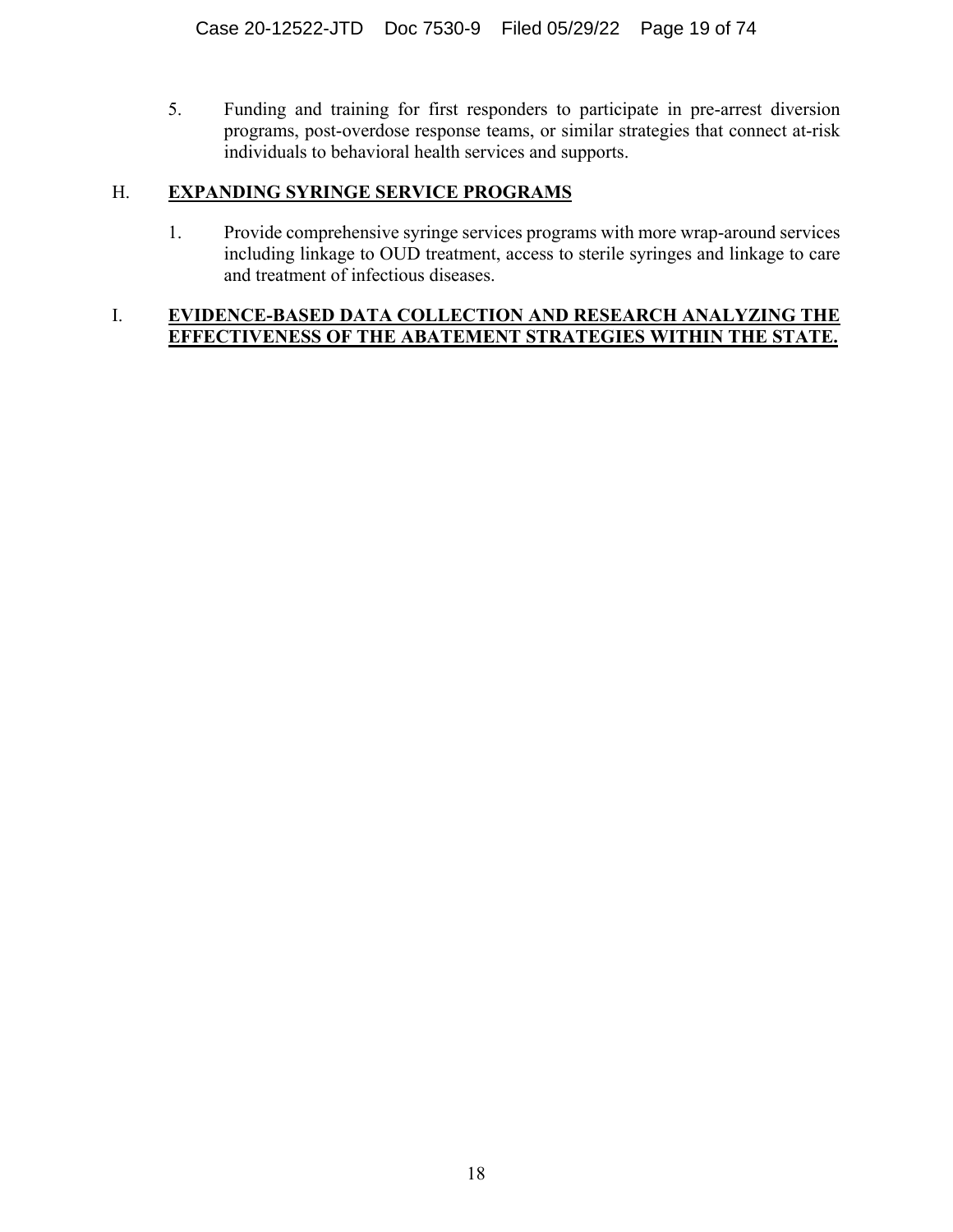### **Schedule B Approved Uses**

Support treatment of Opioid Use Disorder (OUD) and any co-occurring Substance Use Disorder or Mental Health (SUD/MH) conditions through evidence-based or evidence-informed programs or strategies that may include, but are not limited to, the following:

# PART ONE: TREATMENT

### **A. TREAT OPIOID USE DISORDER (OUD)**

 $\overline{a}$ 

Support treatment of Opioid Use Disorder (OUD) and any co-occurring Substance Use Disorder or Mental Health (SUD/MH) conditions through evidence-based or evidenceinformed programs or strategies that may include, but are not limited to, the following<sup>1</sup>:

- 1. Expand availability of treatment for OUD and any co-occurring SUD/MH conditions, including all forms of Medication-Assisted Treatment (MAT) approved by the U.S. Food and Drug Administration.
- 2. Support and reimburse evidence-based services that adhere to the American Society of Addiction Medicine (ASAM) continuum of care for OUD and any co-occurring SUD/MH conditions
- 3. Expand telehealth to increase access to treatment for OUD and any co-occurring SUD/MH conditions, including MAT, as well as counseling, psychiatric support, and other treatment and recovery support services.
- 4. Improve oversight of Opioid Treatment Programs (OTPs) to assure evidence-based or evidence-informed practices such as adequate methadone dosing and low threshold approaches to treatment.
- 5. Support mobile intervention, treatment, and recovery services, offered by qualified professionals and service providers, such as peer recovery coaches, for persons with OUD and any co-occurring SUD/MH conditions and for persons who have experienced an opioid overdose.
- 6. Treatment of trauma for individuals with OUD (e.g., violence, sexual assault, human trafficking, or adverse childhood experiences) and family members (e.g., surviving family members after an overdose or overdose fatality), and training of health care personnel to identify and address such trauma.
- 7. Support evidence-based withdrawal management services for people with OUD and any co-occurring mental health conditions.

<sup>&</sup>lt;sup>1</sup> As used in this Schedule B, words like "expand," "fund," "provide" or the like shall not indicate a preference for new or existing programs. Priorities will be established through the mechanisms described in the National Opioid Abatement Trust II Distribution Procedures.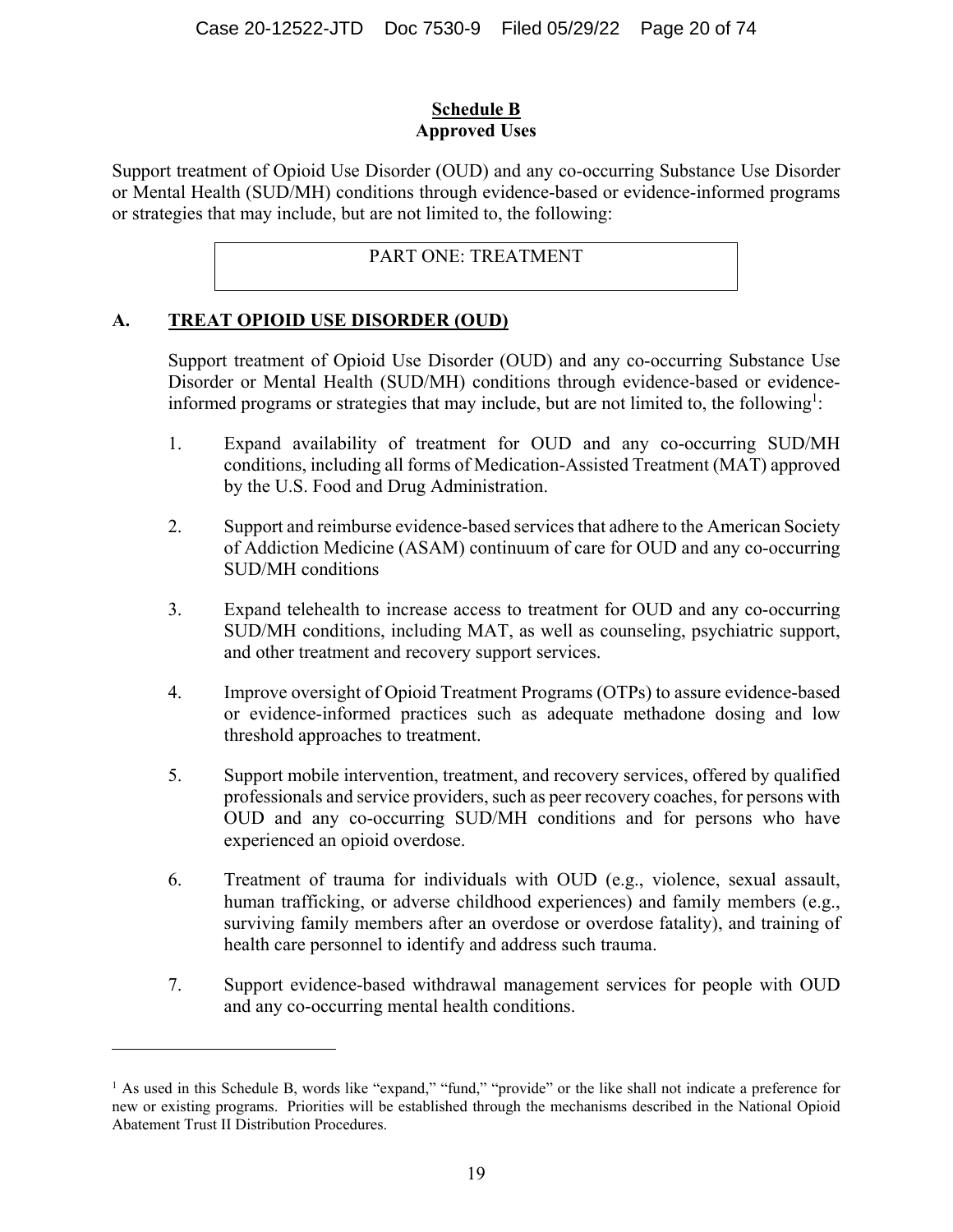- 8. Training on MAT for health care providers, first responders, students, or other supporting professionals, such as peer recovery coaches or recovery outreach specialists, including telementoring to assist community-based providers in rural or underserved areas.
- 9. Support workforce development for addiction professionals who work with persons with OUD and any co-occurring SUD/MH conditions.
- 10. Fellowships for addiction medicine specialists for direct patient care, instructors, and clinical research for treatments.
- 11. Scholarships and supports for behavioral health practitioners or workers involved in addressing OUD and any co-occurring SUD or mental health conditions, including but not limited to training, scholarships, fellowships, loan repayment programs, or other incentives for providers to work in rural or underserved areas.
- 12. Provide funding and training for clinicians to obtain a waiver under the federal Drug Addiction Treatment Act of 2000 (DATA 2000) to prescribe MAT for OUD, and provide technical assistance and professional support to clinicians who have obtained a DATA 2000 waiver.
- 13. Dissemination of web-based training curricula, such as the American Academy of Addiction Psychiatry's Provider Clinical Support Service-Opioids web-based training curriculum and motivational interviewing.
- 14. Development and dissemination of new curricula, such as the American Academy of Addiction Psychiatry's Provider Clinical Support Service for Medication-Assisted Treatment.

### **B. SUPPORT PEOPLE IN TREATMENT AND RECOVERY**

Support people in recovery from OUD and any co-occurring SUD/MH conditions through evidence-based or evidence-informed programs or strategies that may include, but are not limited to, the following:

- 1. Provide comprehensive wrap-around services to individuals with OUD and any cooccurring SUD/MH conditions, including housing, transportation, education, job placement, job training, or childcare.
- 2. Provide the full continuum of care of treatment and recovery services for OUD and any co-occurring SUD/MH conditions, including supportive housing, peer support services and counseling, community navigators, case management, and connections to community-based services.
- 3. Provide counseling, peer-support, recovery case management and residential treatment with access to medications for those who need it to persons with OUD and any co-occurring SUD/MH conditions.
- 4. Provide access to housing for people with OUD and any co-occurring SUD/MH conditions, including supportive housing, recovery housing, housing assistance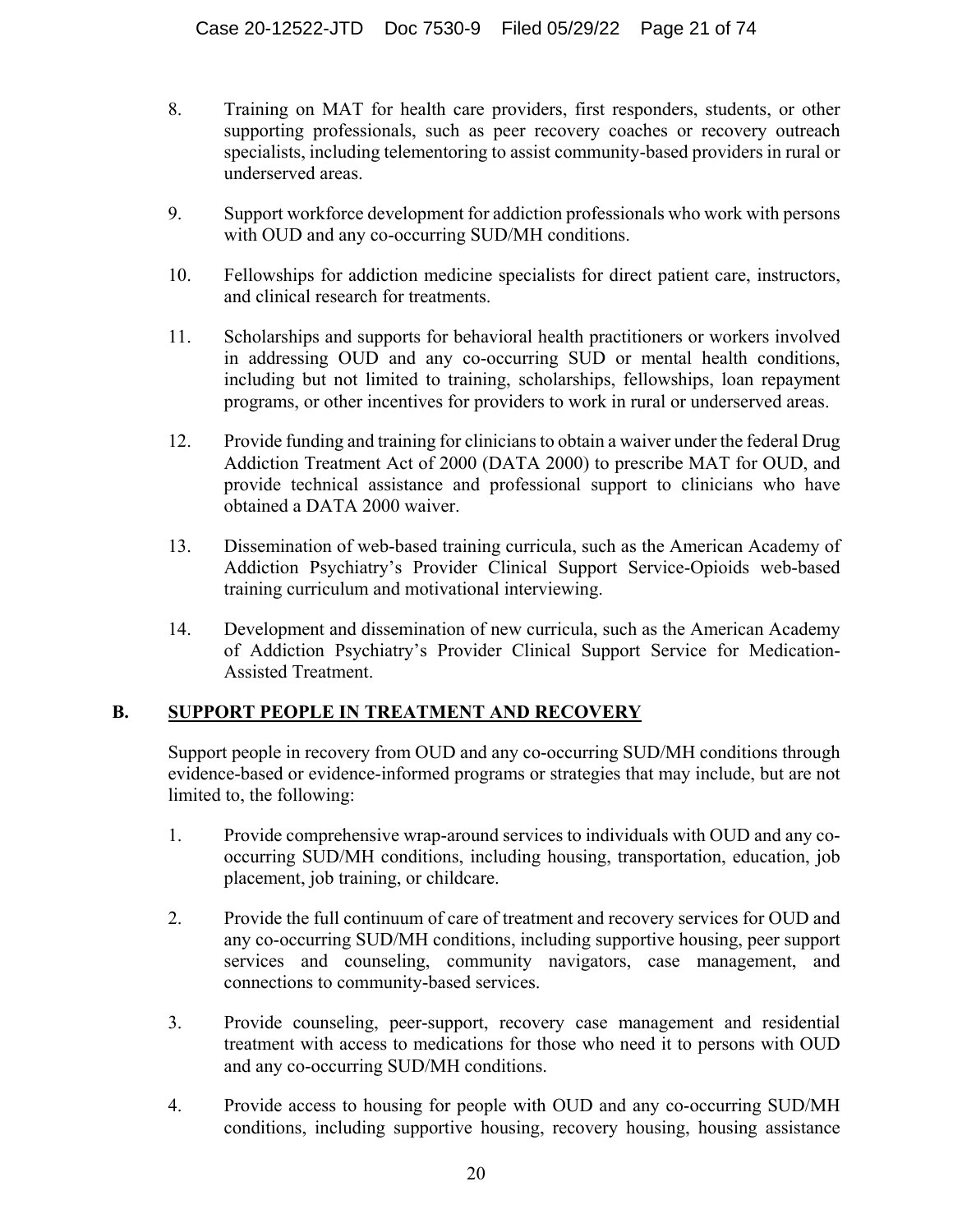programs, training for housing providers, or recovery housing programs that allow or integrate FDA-approved mediation with other support services.

- 5. Provide community support services, including social and legal services, to assist in deinstitutionalizing persons with OUD and any co-occurring SUD/MH conditions.
- 6. Support or expand peer-recovery centers, which may include support groups, social events, computer access, or other services for persons with OUD and any cooccurring SUD/MH conditions.
- 7. Provide or support transportation to treatment or recovery programs or services for persons with OUD and any co-occurring SUD/MH conditions.
- 8. Provide employment training or educational services for persons in treatment for or recovery from OUD and any co-occurring SUD/MH conditions.
- 9. Identify successful recovery programs such as physician, pilot, and college recovery programs, and provide support and technical assistance to increase the number and capacity of high-quality programs to help those in recovery.
- 10. Engage non-profits, faith-based communities, and community coalitions to support people in treatment and recovery and to support family members in their efforts to support the person with OUD in the family.
- 11. Training and development of procedures for government staff to appropriately interact and provide social and other services to individuals with or in recovery from OUD, including reducing stigma.
- 12. Support stigma reduction efforts regarding treatment and support for persons with OUD, including reducing the stigma on effective treatment.
- 13. Create or support culturally appropriate services and programs for persons with OUD and any co-occurring SUD/MH conditions, including new Americans.
- 14. Create and/or support recovery high schools.
- 15. Hire or train behavioral health workers to provide or expand any of the services or supports listed above.

# **C. CONNECT PEOPLE WHO NEED HELP TO THE HELP THEY NEED (CONNECTIONS TO CARE)**

Provide connections to care for people who have – or at risk of developing – OUD and any co-occurring SUD/MH conditions through evidence-based or evidence-informed programs or strategies that may include, but are not limited to, the following:

1. Ensure that health care providers are screening for OUD and other risk factors and know how to appropriately counsel and treat (or refer if necessary) a patient for OUD treatment.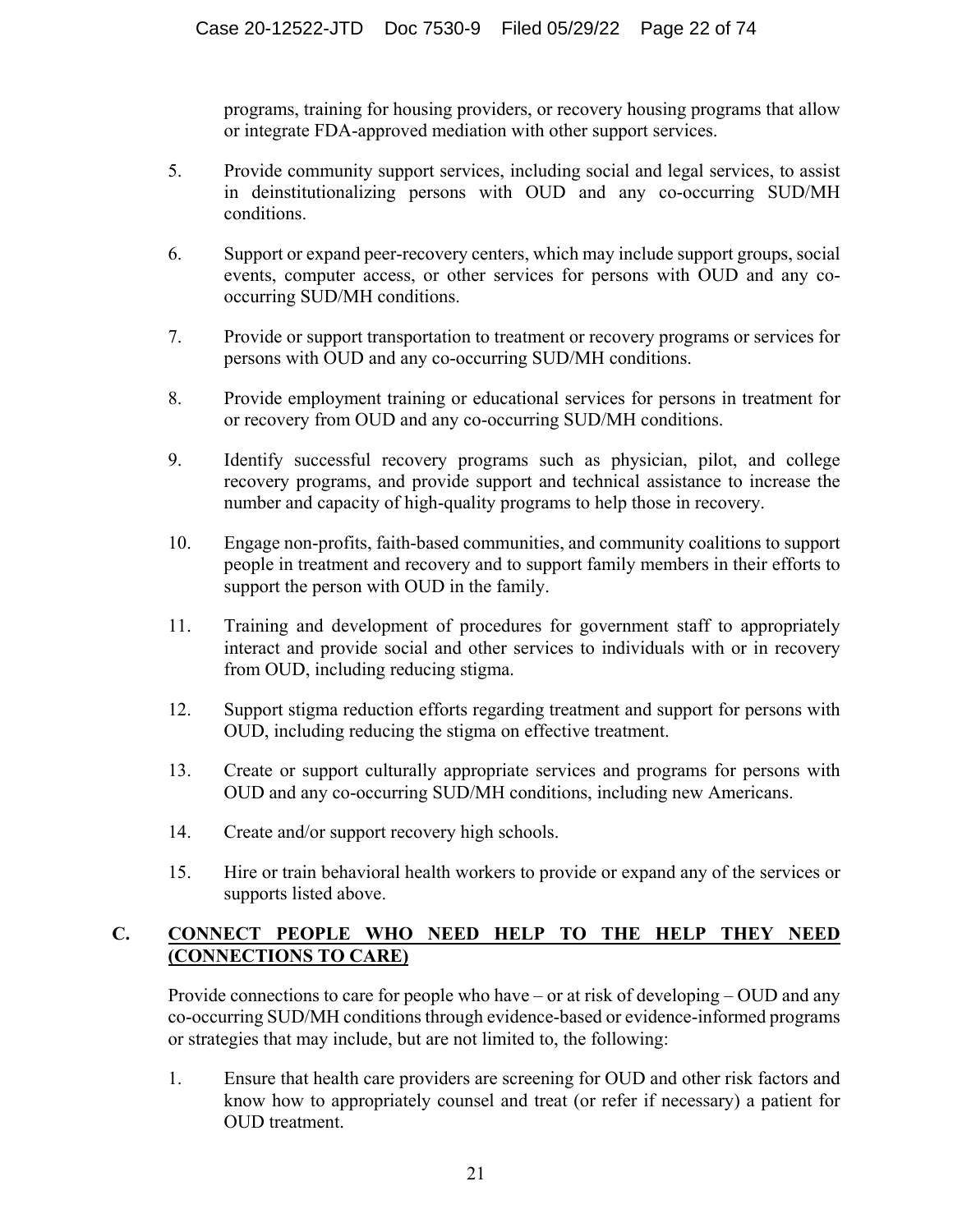- 2. Fund Screening, Brief Intervention and Referral to Treatment (SBIRT) programs to reduce the transition from use to disorders, including SBIRT services to pregnant women who are uninsured or not eligible for Medicaid.
- 3. Provide training and long-term implementation of SBIRT in key systems (health, schools, colleges, criminal justice, and probation), with a focus on youth and young adults when transition from misuse to opioid disorder is common.
- 4. Purchase automated versions of SBIRT and support ongoing costs of the technology.
- 5. Expand services such as navigators and on-call teams to begin MAT in hospital emergency departments.
- 6. Training for emergency room personnel treating opioid overdose patients on postdischarge planning, including community referrals for MAT, recovery case management or support services.
- 7. Support hospital programs that transition persons with OUD and any co-occurring SUD/MH conditions, or persons who have experienced an opioid overdose, into clinically appropriate follow-up care through a bridge clinic or similar approach.
- 8. Support crisis stabilization centers that serve as an alternative to hospital emergency departments for persons with OUD and any co-occurring SUD/MH conditions or persons that have experienced an opioid overdose.
- 9. Support the work of Emergency Medical Systems, including peer support specialists, to connect individuals to treatment or other appropriate services following an opioid overdose or other opioid-related adverse event.
- 10. Provide funding for peer support specialists or recovery coaches in emergency departments, detox facilities, recovery centers, recovery housing, or similar settings; offer services, supports, or connections to care to persons with OUD and any co-occurring SUD/MH conditions or to persons who have experienced an opioid overdose.
- 11. Expand warm hand-off services to transition to recovery services.
- 12. Create or support school-based contacts that parents can engage with to seek immediate treatment services for their child; and support prevention, intervention, treatment, and recovery programs focused on young people.
- 13. Develop and support best practices on addressing OUD in the workplace.
- 14. Support assistance programs for health care providers with OUD.
- 15. Engage non-profits and the faith community as a system to support outreach for treatment.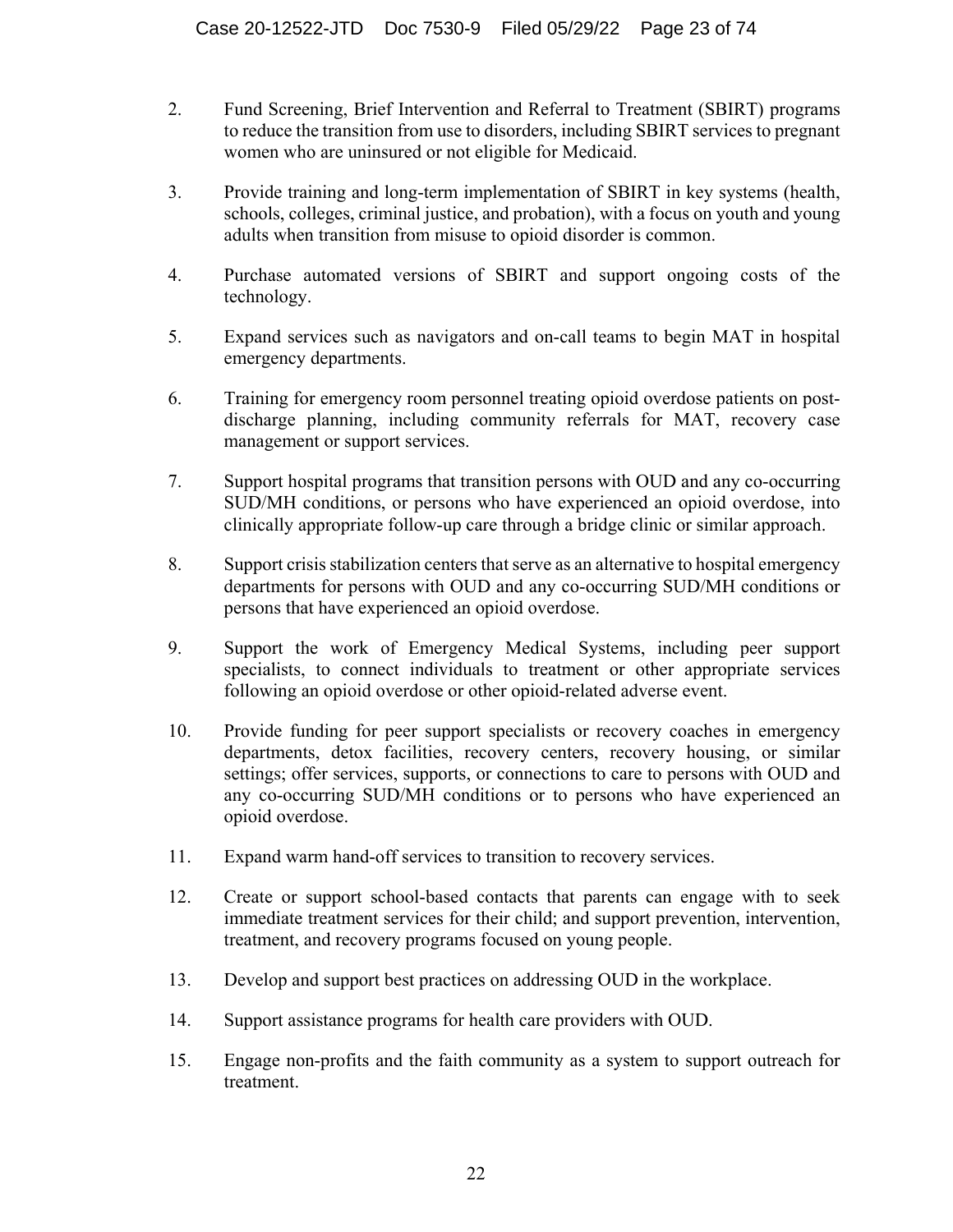16. Support centralized call centers that provide information and connections to appropriate services and supports for persons with OUD and any co-occurring SUD/MH conditions.

### **D. ADDRESS THE NEEDS OF CRIMINAL-JUSTICE-INVOLVED PERSONS**

Address the needs of persons with OUD and any co-occurring SUD/MH conditions who are involved in, are at risk of becoming involved in, or are transitioning out of the criminal justice system through evidence-based or evidence-informed programs or strategies that may include, but are not limited to, the following:

- 1. Support pre-arrest or pre-arraignment diversion and deflection strategies for persons with OUD and any co-occurring SUD/MH conditions, including established strategies such as:
	- 1. Self-referral strategies such as the Angel Programs or the Police Assisted Addiction Recovery Initiative (PAARI);
	- 2. Active outreach strategies such as the Drug Abuse Response Team (DART) model;
	- 3. "Naloxone Plus" strategies, which work to ensure that individuals who have received naloxone to reverse the effects of an overdose are then linked to treatment programs or other appropriate services;
	- 4. Officer prevention strategies, such as the Law Enforcement Assisted Diversion (LEAD) model;
	- 5. Officer intervention strategies such as the Leon County, Florida Adult Civil Citation Network or the Chicago Westside Narcotics Diversion to Treatment Initiative; or
	- 6. Co-responder and/or alternative responder models to address OUD-related 911 calls with greater SUD expertise.
- 2. Support pre-trial services that connect individuals with OUD and any co-occurring SUD/MH conditions to evidence-informed treatment, including MAT, and related services.
- 3. Support treatment and recovery courts that provide evidence-based options for persons with OUD and any co-occurring SUD/MH conditions.
- 4. Provide evidence-informed treatment, including MAT, recovery support, harm reduction, or other appropriate services to individuals with OUD and any cooccurring SUD/MH conditions who are incarcerated in jail or prison.
- 5. Provide evidence-informed treatment, including MAT, recovery support, harm reduction, or other appropriate services to individuals with OUD and any cooccurring SUD/MH conditions who are leaving jail or prison have recently left jail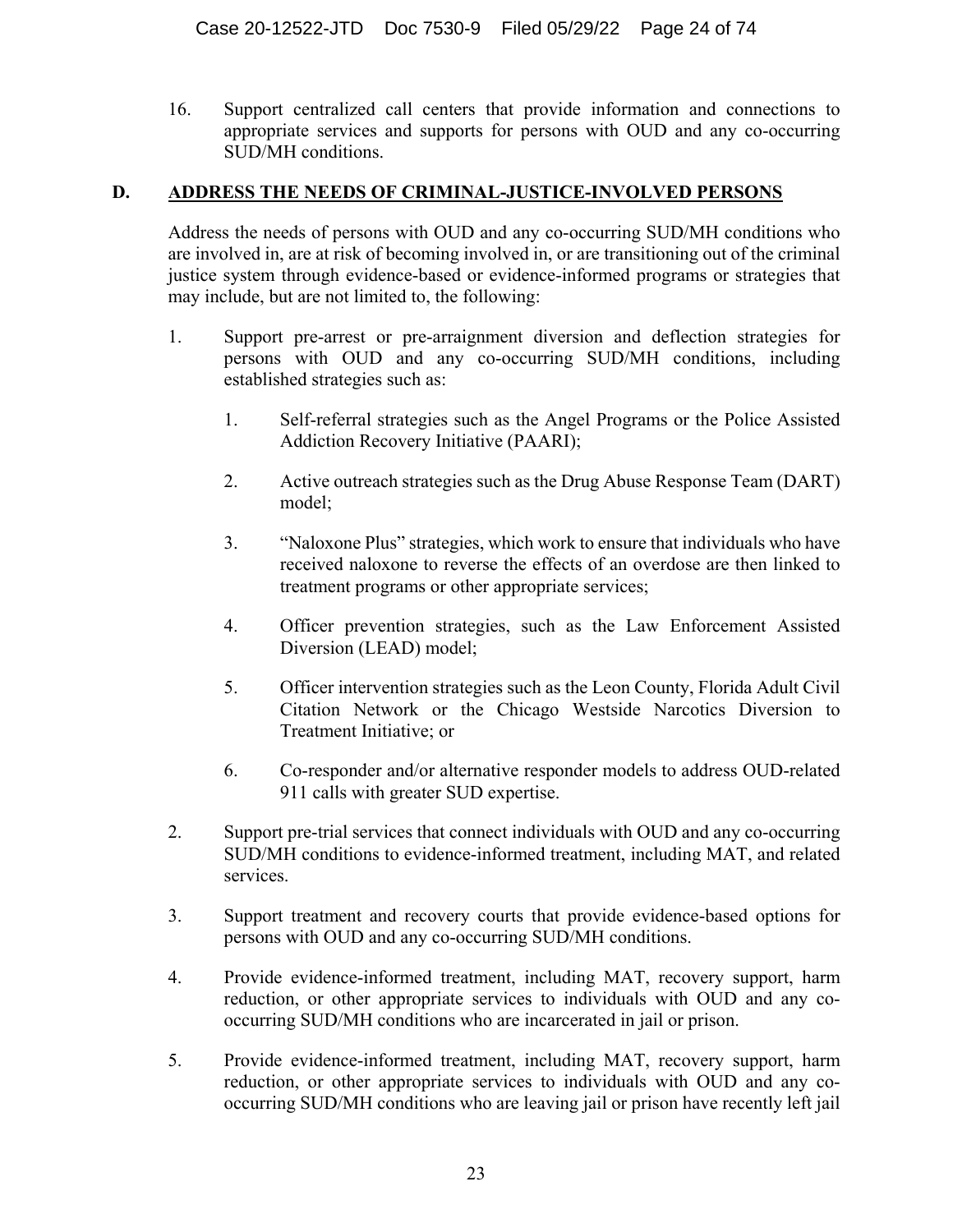or prison, are on probation or parole, are under community corrections supervision, or are in re-entry programs or facilities.

- 6. Support critical time interventions (CTI), particularly for individuals living with dual-diagnosis OUD/serious mental illness, and services for individuals who face immediate risks and service needs and risks upon release from correctional settings.
- 7. Provide training on best practices for addressing the needs of criminal-justiceinvolved persons with OUD and any co-occurring SUD/MH conditions to law enforcement, correctional, or judicial personnel or to providers of treatment, recovery, harm reduction, case management, or other services offered in connection with any of the strategies described in this section.

### **E. ADDRESS THE NEEDS OF PREGNANT OR PARENTING WOMEN AND THEIR FAMILIES, INCLUDING BABIES WITH NEONATAL ABSTINENCE SYNDROME**

Address the needs of pregnant or parenting women with OUD and any co-occurring SUD/MH conditions, and the needs of their families, including babies with neonatal abstinence syndrome (NAS), through evidence-based or evidence-informed programs or strategies that may include, but are not limited to, the following:

- 1. Support evidence-based or evidence-informed treatment, including MAT, recovery services and supports, and prevention services for pregnant women – or women who could become pregnant – who have OUD and any co-occurring SUD/MH conditions, and other measures to educate and provide support to families affected by Neonatal Abstinence Syndrome.
- 2. Expand comprehensive evidence-based treatment and recovery services, including MAT, for uninsured women with OUD and any co-occurring SUD/MH conditions for up to 12 months postpartum.
- 3. Training for obstetricians or other healthcare personnel that work with pregnant women and their families regarding treatment of OUD and any co-occurring SUD/MH conditions.
- 4. Expand comprehensive evidence-based treatment and recovery support for NAS babies; expand services for better continuum of care with infant-need dyad; expand long-term treatment and services for medical monitoring of NAS babies and their families.
- 5. Provide training to health care providers who work with pregnant or parenting women on best practices for compliance with federal requirements that children born with Neonatal Abstinence Syndrome get referred to appropriate services and receive a plan of safe care.
- 6. Child and family supports for parenting women with OUD and any co-occurring SUD/MH conditions.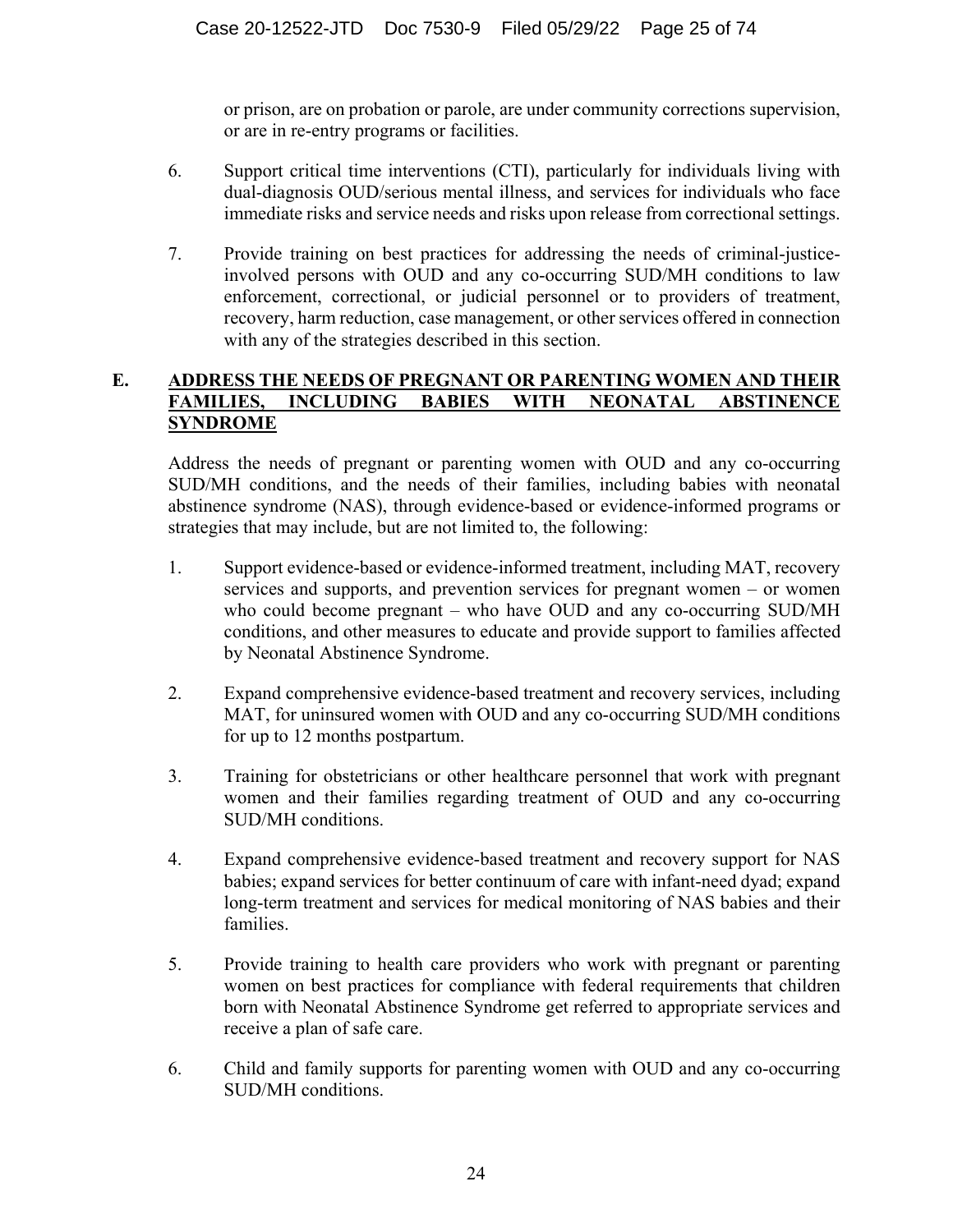- 7. Enhanced family supports and child care services for parents with OUD and any co-occurring SUD/MH conditions.
- 8. Provide enhanced support for children and family members suffering trauma as a result of addiction in the family; and offer trauma-informed behavioral health treatment for adverse childhood events.
- 9. Offer home-based wrap-around services to persons with OUD and any co-occurring SUD/MH conditions, including but not limited to parent skills training.
- 10. Support for Children's Services Fund additional positions and services, including supportive housing and other residential services, relating to children being removed from the home and/or placed in foster care due to custodial opioid use.

PART TWO: PREVENTION

#### **F. PREVENT OVER-PRESCRIBING AND ENSURE APPROPRIATE PRESCRIBING AND DISPENSING OF OPIOIDS**

Support efforts to prevent over-prescribing and ensure appropriate prescribing and dispensing of opioids through evidence-based or evidence-informed programs or strategies that may include, but are not limited to, the following:

- 1. Fund medical provider education and outreach regarding best prescribing practices for opioids consistent with the Guidelines for Prescribing Opioids for Chronic Pain from the U.S. Centers for Disease Control and Prevention, including providers at hospitals (academic detailing).
- 2. Training for health care providers regarding safe and responsible opioid prescribing, dosing, and tapering patients off opioids.
- 3. Continuing Medical Education (CME) on appropriate prescribing of opioids.
- 4. Support for non-opioid pain treatment alternatives, including training providers to offer or refer to multi-modal, evidence-informed treatment of pain.
- 5. Support enhancements or improvements to Prescription Drug Monitoring Programs (PDMPs), including but not limited to improvements that:
	- 1. Increase the number of prescribers using PDMPs;
	- 2. Improve point-of-care decision-making by increasing the quantity, quality, or format of data available to prescribers using PDMPs, by improving the interface that prescribers use to access PDMP data, or both; or
	- 3. Enable states to use PDMP data in support of surveillance or intervention strategies, including MAT referrals and follow-up for individuals identified within PDMP data as likely to experience OUD in a manner that complies with all relevant privacy and security laws and rules.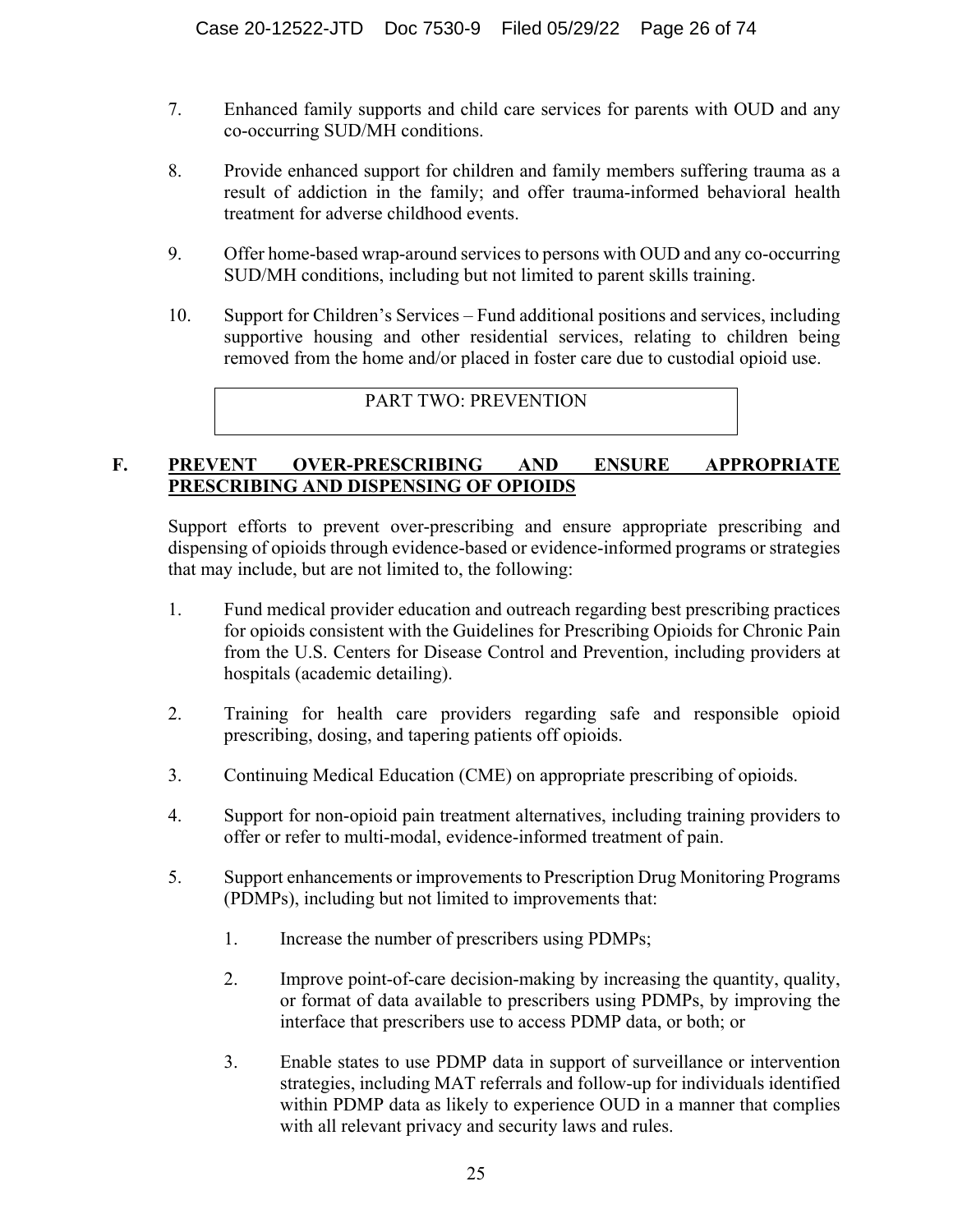- 6. Ensuring PDMPs incorporate available overdose/naloxone deployment data, including the United States Department of Transportation's Emergency Medical Technician overdose database in a manner that complies with all relevant privacy and security laws and rules.
- 7. Increase electronic prescribing to prevent diversion or forgery.
- 8. Educate Dispensers on appropriate opioid dispensing.

### **G. PREVENT MISUSE OF OPIOIDS**

Support efforts to discourage or prevent misuse of opioids through evidence-based or evidence-informed programs or strategies that may include, but are not limited to, the following:

- 1. Fund media campaigns to prevent opioid misuse.
- 2. Corrective advertising or affirmative public education campaigns based on evidence.
- 3. Public education relating to drug disposal.
- 4. Drug take-back disposal or destruction programs.
- 5. Fund community anti-drug coalitions that engage in drug prevention efforts.
- 6. Support community coalitions in implementing evidence-informed prevention, such as reduced social access and physical access, stigma reduction – including staffing, educational campaigns, support for people in treatment or recovery, or training of coalitions in evidence-informed implementation, including the Strategic Prevention Framework developed by the U.S. Substance Abuse and Mental Health Services Administration (SAMHSA).
- 7. Engage non-profits and faith-based communities as systems to support prevention.
- 8. Fund evidence-based prevention programs in schools or evidence-informed school and community education programs and campaigns for students, families, school employees, school athletic programs, parent-teacher and student associations, and others.
- 9. School-based or youth-focused programs or strategies that have demonstrated effectiveness in preventing drug misuse and seem likely to be effective in preventing the uptake and use of opioids.
- 10. Create of support community-based education or intervention services for families, youth, and adolescents at risk for OUD and any co-occurring SUD/MH conditions.
- 11. Support evidence-informed programs or curricula to address mental health needs of young people who may be at risk of misusing opioids or other drugs, including emotional modulation and resilience skills.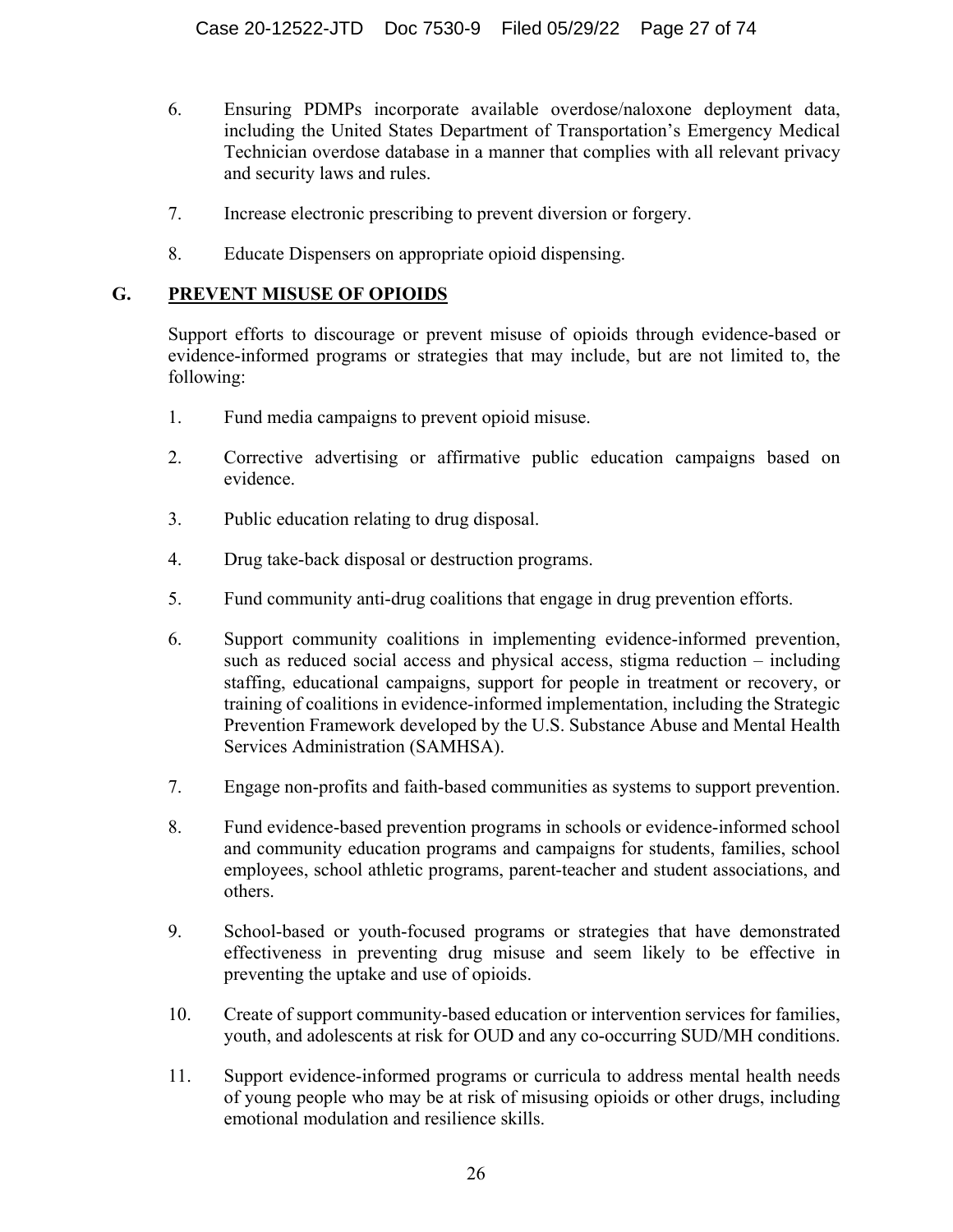12. Support greater access to mental health services and supports for young people, including services and supports provided by school nurses, behavioral health workers or other school staff, to address mental health needs in young people that (when not properly addressed) increase the risk of opioid or another drug misuse.

#### **H. PREVENT OVERDOSE DEATHS AND OTHER HARMS (HARM REDUCTION)**

Support efforts to prevent or reduce overdose deaths or other opioid-related harms through evidence-based or evidence-informed programs or strategies that may include, but are not limited to, the following:

- 1. Increase availability and distribution of naloxone and other drugs that treat overdoses for first responders, overdose patients, individuals with OUD and their friends and family members, schools, community navigators and outreach workers, persons being released from jail or prison, or other members of the general public.
- 2. Public health entities providing free naloxone to anyone in the community.
- 3. Training and education regarding naloxone and other drugs that treat overdoses for first responders, overdose patients, patients taking opioids, families, schools, community support groups, and other members of the general public.
- 4. Enable school nurses and other school staff to respond to opioid overdoses, and provide them with naloxone, training, and support.
- 5. Expand, improve, or develop data tracking software and applications for overdoses/naloxone revivals.
- 6. Public education relating to emergency responses to overdoses.
- 7. Public education relating to immunity and Good Samaritan laws.
- 8. Educate first responders regarding the existence and operation of immunity and Good Samaritan laws.
- 9. Syringe service programs and other evidence-informed programs to reduce harms associated with intravenous drug use, including supplies, staffing, space, peer support services, referrals to treatment, fentanyl checking, connections to care, and the full range of harm reduction and treatment services provided by these programs.
- 10. Expand access to testing and treatment for infectious diseases such as HIV and Hepatitis C resulting from intravenous opioid use.
- 11. Support mobile units that offer or provide referrals to harm reduction services, treatment, recovery supports, health care, or other appropriate services to persons that use opioids or persons with OUD and any co-occurring SUD/MH conditions.
- 12. Provide training in harm reduction strategies to health care providers, students, peer recovery coaches, recovery outreach specialists, or other professionals that provide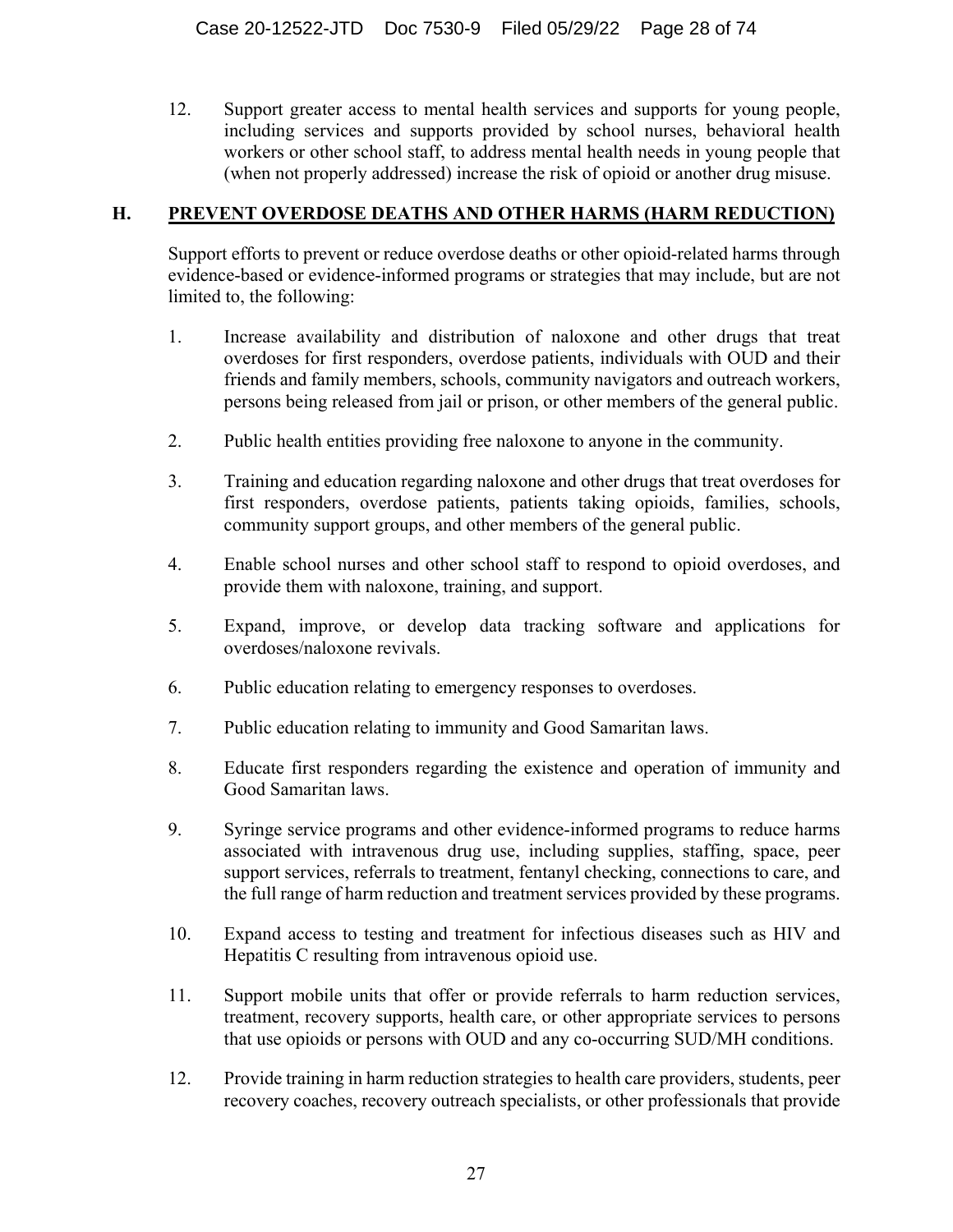care to persons who use opioids or persons with OUD and any co-occurring SUD/MH conditions.

13. Support screening for fentanyl in routine clinical toxicology testing.

PART THREE: OTHER STRATEGIES

# **I. I. FIRST RESPONDERS**

In addition to items in section C, D and H relating to first responders, support the following:

- 1. Educate law enforcement or other first responders regarding appropriate practices and precautions when dealing with fentanyl or other drugs.
- 2. Provision of wellness and support services for first responders and others who experience secondary trauma associated with opioid-related emergency events.

# **J. LEADERSHIP, PLANNING AND COORDINATION**

Support efforts to provide leadership, planning, coordination, facilitations, training and technical assistance to abate the opioid epidemic through activities, programs, or strategies that may include, but are not limited to, the following:

- 1. Statewide, regional, local or community regional planning to identify root causes of addiction and overdose, goals for reducing harms related to the opioid epidemic, and areas and populations with the greatest needs for treatment intervention services, and to support training and technical assistance and other strategies to abate the opioid epidemic described in this opioid abatement strategy list.
- 2. A dashboard to (a) share reports, recommendations, or plans to spend opioid settlement funds; (b) to show how opioid settlement funds have been spent; (c) to report program or strategy outcomes; or (d) to track, share or visualize key opioidor health-related indicators and supports as identified through collaborative statewide, regional, local or community processes.
- 3. Invest in infrastructure or staffing at government or not-for-profit agencies to support collaborative, cross-system coordination with the purpose of preventing overprescribing, opioid misuse, or opioid overdoses, treating those with OUD and any co-occurring SUD/MH conditions, supporting them in treatment or recovery, connecting them to care, or implementing other strategies to abate the opioid epidemic described in this opioid abatement strategy list.
- 4. Provide resources to staff government oversight and management of opioid abatement programs.

# **K. TRAINING**

In addition to the training referred to throughout this document, support training to abate the opioid epidemic through activities, programs, or strategies that may include, but are not limited to, the following: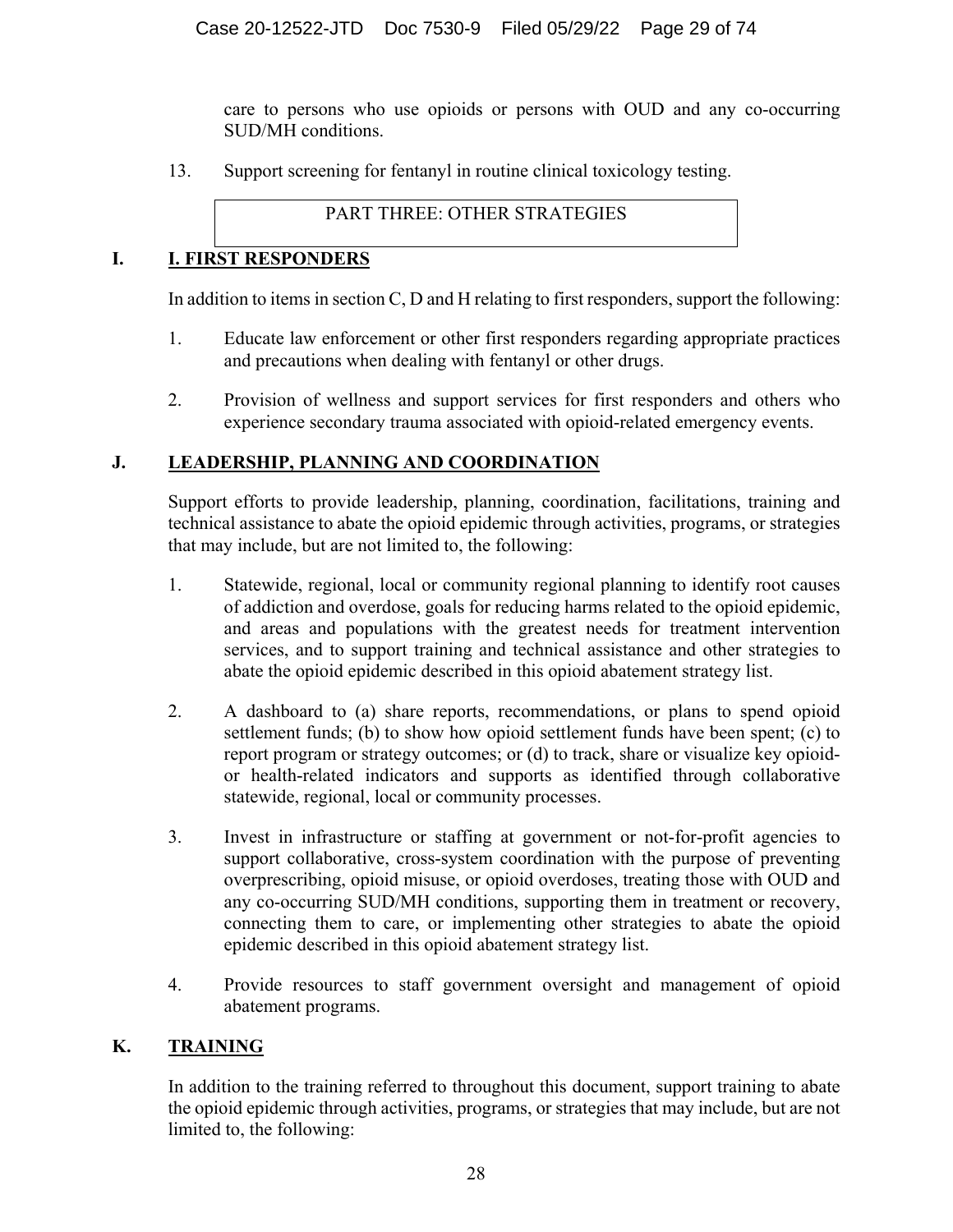- 1. Provide funding for staff training or networking programs and services to improve the capability of government, community, and not-for-profit entities to abate the opioid crisis.
- 2. Support infrastructure and staffing for collaborative cross-system coordination to prevent opioid misuse, prevent overdoses, and treat those with OUD and any cooccurring SUD/MH conditions, or implement other strategies to abate the opioid epidemic described in this opioid abatement strategy list (e.g., health care, primary care, pharmacies, PDMPs, etc.).

## **L. RESEARCH**

Support opioid abatement research that may include, but is not limited to, the following:

- 1. Monitoring, surveillance, data collection and evaluation of programs and strategies described in this opioid abatement strategy list.
- 2. Research non-opioid treatment of chronic pain.
- 3. Research on improved service delivery for modalities such as SBIRT that demonstrate promising but mixed results in populations vulnerable to opioid use disorders.
- 4. Research on novel harm reduction and prevention efforts such as the provision of fentanyl test strips.
- 5. Research on innovative supply-side enforcement efforts such as improved detection of mail-based delivery of synthetic opioids.
- 6. Expanded research on swift/certain/fair models to reduce and deter opioid misuse within criminal justice populations that build upon promising approaches used to address other substances (e.g. Hawaii HOPE and Dakota 24/7).
- 7. Epidemiological surveillance of OUD-related behaviors in critical populations including individuals entering the criminal justice system, including but not limited to approaches modeled on the Arrestee Drug Abuse Monitoring (ADAM) system.
- 8. Qualitative and quantitative research regarding public health risks and harm reduction opportunities within illicit drug markets, including surveys of market participants who sell or distribute illicit opioids.
- 9. Geospatial analysis of access barriers to MAT and their association with treatment engagement and treatment outcomes.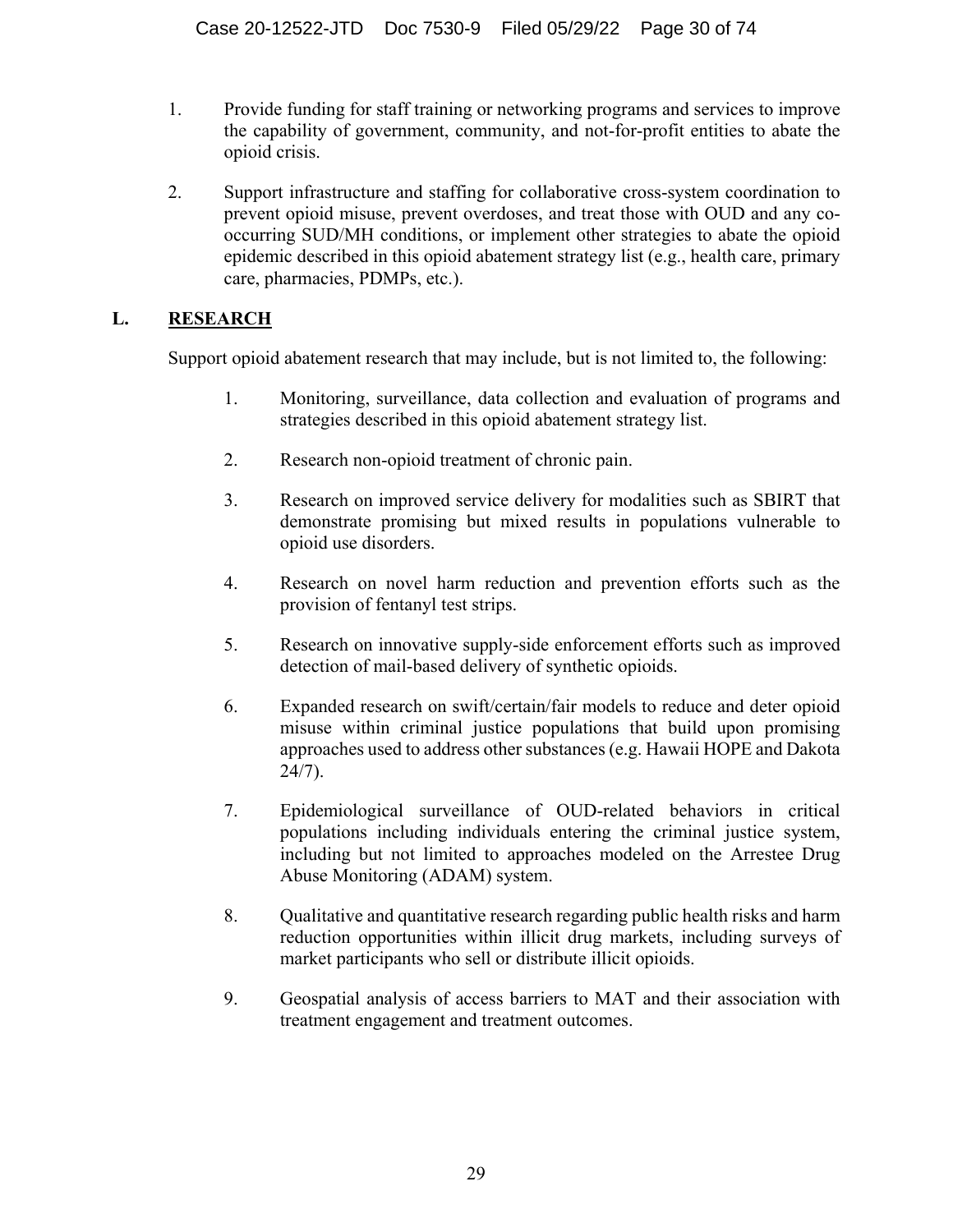| <b>State</b>         | <b>Final Percentage Division of Funds</b> |
|----------------------|-------------------------------------------|
| Alabama              | 1.5958653635%                             |
| Alaska               | 0.2283101787%                             |
| American Samoa*      | 0.0171221696%                             |
| Arizona              | 2.3755949882%                             |
| Arkansas             | 0.9322152924%                             |
| California           | 9.8347649255%                             |
| Colorado             | 1.6616291219%                             |
| Connecticut          | 1.3010642872%                             |
| Delaware             | 0.4490315873%                             |
| District of Columbia | 0.1799774824%                             |
| Florida              | 7.0259134409%                             |
| Georgia              | 2.7882080114%                             |
| Guam <sup>*</sup>    | 0.0480366565%                             |
| Hawaii               | 0.3246488040%                             |
| Idaho                | 0.4919080117%                             |
| Illinois             | 3.3263363702%                             |
| Indiana              | 2.2168933059%                             |
| Iowa                 | $0.7419256132\sqrt[6]{\hspace{0.5cm}}$    |
| Kansas               | 0.7840793410%                             |
| Kentucky             | 2.0059653429%                             |
| Louisiana            | 1.4650905059%                             |
| Maine                | 0.5354480863%                             |
| Maryland             | 2.1106090494%                             |
| Massachusetts        | 2.3035761083%                             |
| Michigan             | 3.4020234989%                             |
| Minnesota            | 1.2972597706%                             |
| Mississippi          | 0.8624327860%                             |
| Missouri             | 2.0056475170%                             |
| Montana              | 0.3125481816%                             |
| N. Mariana Islands*  | 0.0167059202%                             |
| Nebraska             | 0.4171546352%                             |
| Nevada               | 1.2090024165%                             |
| New Hampshire        | 0.5854539780%                             |
| New Jersey           | 2.7551354545%                             |
| New Mexico           | 0.8057440820%                             |
| New York             | 5.3903813405%                             |
| North Carolina       | 3.2502525994%                             |
| North Dakota         | 0.1700251989%                             |
| Ohio                 | 4.3567051408%                             |
| Oklahoma             | 1.5400628332%                             |
| Oregon               | 1.3741405009%                             |

# **Schedule C State Allocation Percentages**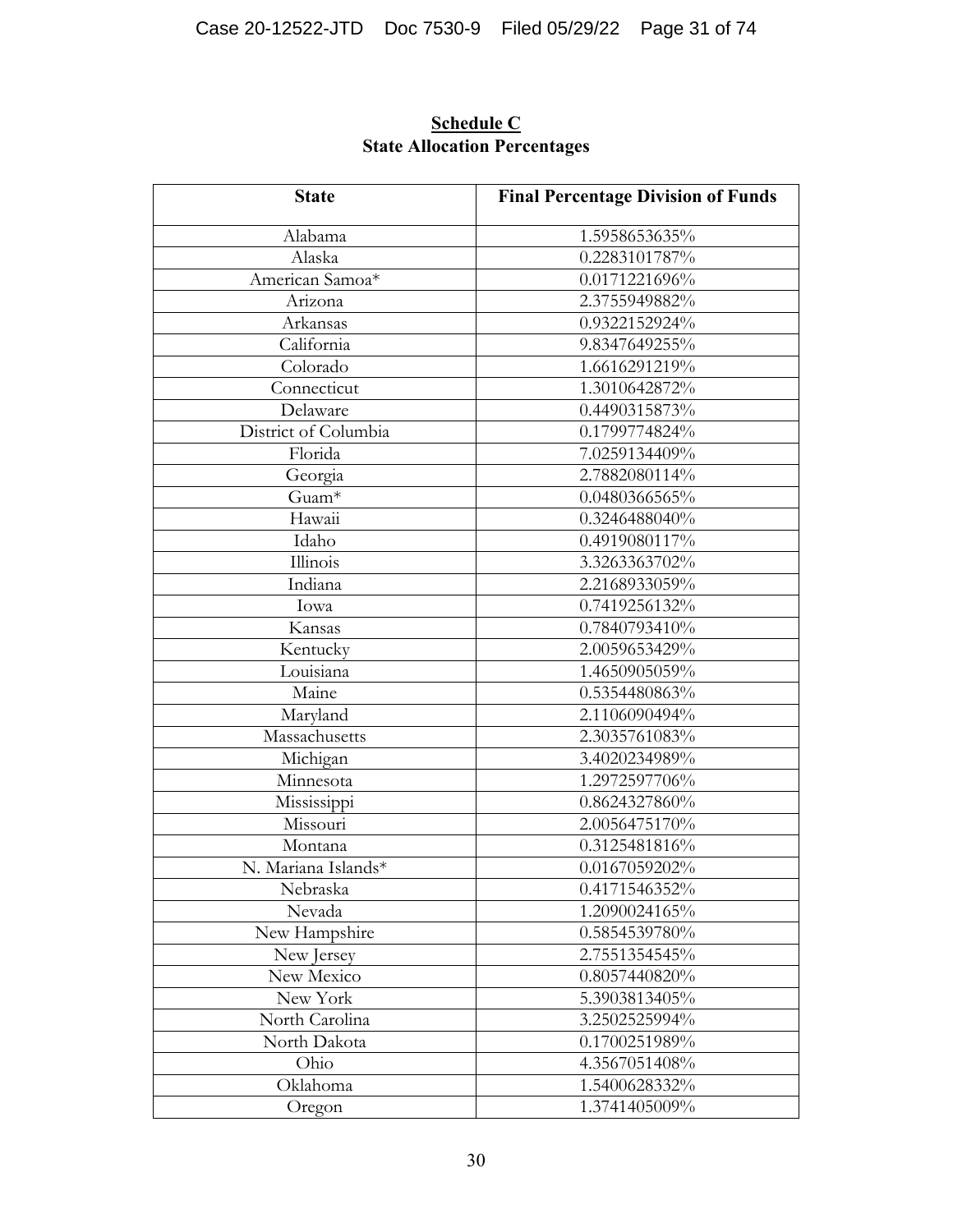| Pennsylvania    | 4.5882419559% |
|-----------------|---------------|
| Puerto Rico**   | 0.7101195950% |
| Rhode Island    | 0.4527927277% |
| South Carolina  | 1.5393083548% |
| South Dakota    | 0.1982071487% |
| Tennessee       | 2.6881474977% |
| Texas           | 6.2932157196% |
| Utah            | 1.1535777967% |
| Vermont         | 0.2597674231% |
| Virgin Islands* | 0.0315673573% |
| Virginia        | 2.2801150757% |
| Washington      | 2.3189040182% |
| West Virginia   | 1.0660758910% |
| Wisconsin       | 1.7582560561% |
| Wyoming         | 0.1668134842% |

\* Allocations for American Samoa, Guam, N. Mariana Islands, and Virgin Islands are 100% based on population because of lack of available information for the other metrics.

\*\* Allocations for Puerto Rico are 25% based on MMEs and 75% based on population because of lack of available information for the other metrics.

The allocations set forth above are based on a formula developed through extensive negotiations among the Attorneys General of various states. The allocation formula consists of the following metrics, each of which are described in more detail below, weighted as indicated, and subject to reallocation as described herein: (a) 85% sub-allocated among (i) 25% amount of prescription opioid sales as measured by morphine milligram equivalents ("MME"), (ii) 22% number of persons suffering from pain reliever use disorder, (iii) 22% number of overdose deaths, (iv) 31% population and (b) 15% based on the Opioid MDL Plaintiffs' proposed "negotiation class" metrics. Each metric is described in greater detail below.

All states agreed to place 1% of their allocation into an "Intensity Fund," which is redistributed to the following small, hard-hit States: Connecticut, Delaware, Kentucky, Maine, Nevada, New Hampshire, Oklahoma, Rhode Island, Utah, Vermont, and West Virginia. The resulting percentage allocation for each State is set forth in in Schedule C above.

The metrics noted above are calculated as follows:

A. Amount of Prescription Opioids Sold as Measured by MME

The MME metric reflects the intensity of prescription opioid sales by state over a nine-year period from 2006 to 2014. This measure accounts for the flow of prescription opioids from manufacturers to distributors to pharmacies. The MME metric uses sales data for 12 categories of prescription opioids and was collected in a standardized manner by the Drug Enforcement Administration (DEA) in its Automation of Reports and Consolidated Orders System (ARCOS) database. As part of the National Prescription Opiate Litigation Multi-District Litigation, Case No. 1:17-MD-2804 (N.D. Ohio) (Opioid MDL), the DEA agreed to produce the nine years of data from 2006-2014, which encompassed the peak years of opioid sales in most states. The ARCOS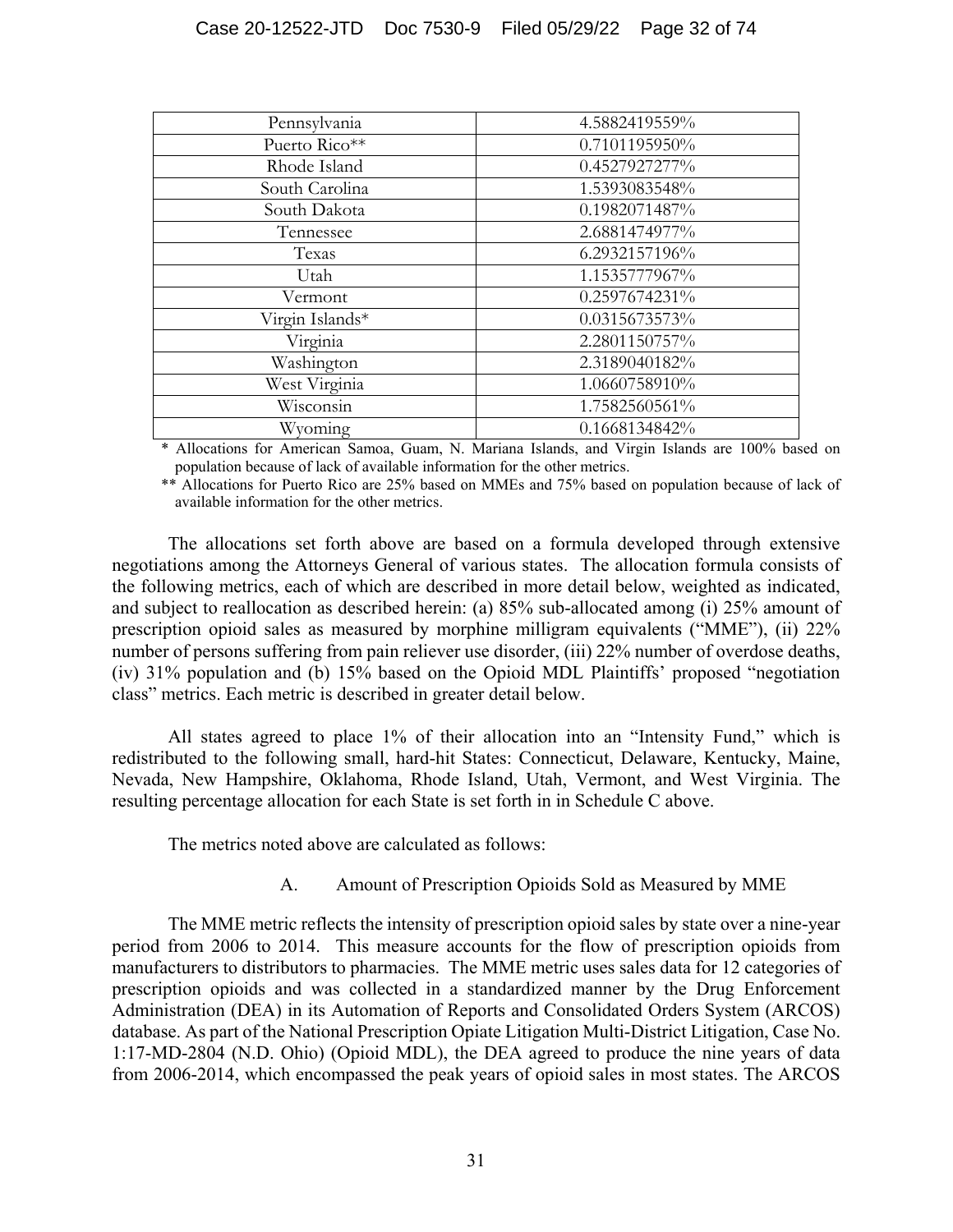data is standardized by converting data from varying products and prescription strengths into uniform MME totals to accurately reflect higher doses and stronger drugs in the data.

B. Pain Reliever Use Disorder

This metric consists of the number of people in each state with pain reliever use disorder, as identified by the annual National Survey on Drug Use and Health conducted by the federal Substance Abuse and Mental Health Services Administration (SAMHSA). The SAMHSA survey is widely used by federal and other agencies. This metric included all three prior years in which pain reliever use disorder was broken down by state, 2015-2017, and included both people receiving treatment and those who are not.

C. Overdose Deaths

The overdose death metric includes two measures: (1) overdose deaths caused by opioids and (2) overdose deaths caused by all drugs. The overdose death figures used for the metric are from the years 2007-2017, with data drawn from a database compiled by the Centers for Disease Control and Prevention ("**CDC**"). The CDC database does not adjust for local reporting problems that differ from state to state and over time. To mitigate this data collection issue, figures for all drug overdose deaths, which captures some unidentified opioid overdoses as well as overdoses unrelated to opioids.

D. Population

Population is measured by the 2018 U.S. Census estimate.

E. Negotiation Class Metrics

The Opioid MDL Plaintiffs' proposed "negotiation class" metrics weighting factor consists of the Negotiating Class Allocation Model (defined below) applied at the state level.

ii. Intrastate Allocation of NOAT II Abatement Funds

Each State and its Local Governments will have until (60) sixty days after the Effective Date of the Plan (the "**SAA Filing Deadline**") to file with the Bankruptcy Court or authorize the NOAT II Trustees to file with the Bankruptcy Court on their behalf, an agreed-upon allocation or method for allocating the NOAT II Funds for that State dedicated only to Approved Uses (each a "**Statewide Abatement Agreement**" or "**SAA**"). The NOAT II Trustees will file any SAAs submitted to the NOAT II Trustees within (5) five business days of receipt. Any dispute regarding allocation within a State will be resolved as provided by the Statewide Abatement Agreement; *provided* that no Statewide Abatement Agreement may remove or otherwise limit the reporting requirements set forth in any of the NOAT II Documents, including without limitation in the NOAT II Agreement.

A Statewide Abatement Agreement shall be agreed when it has been approved by the State and either (a) representatives of its Local Governments whose aggregate Population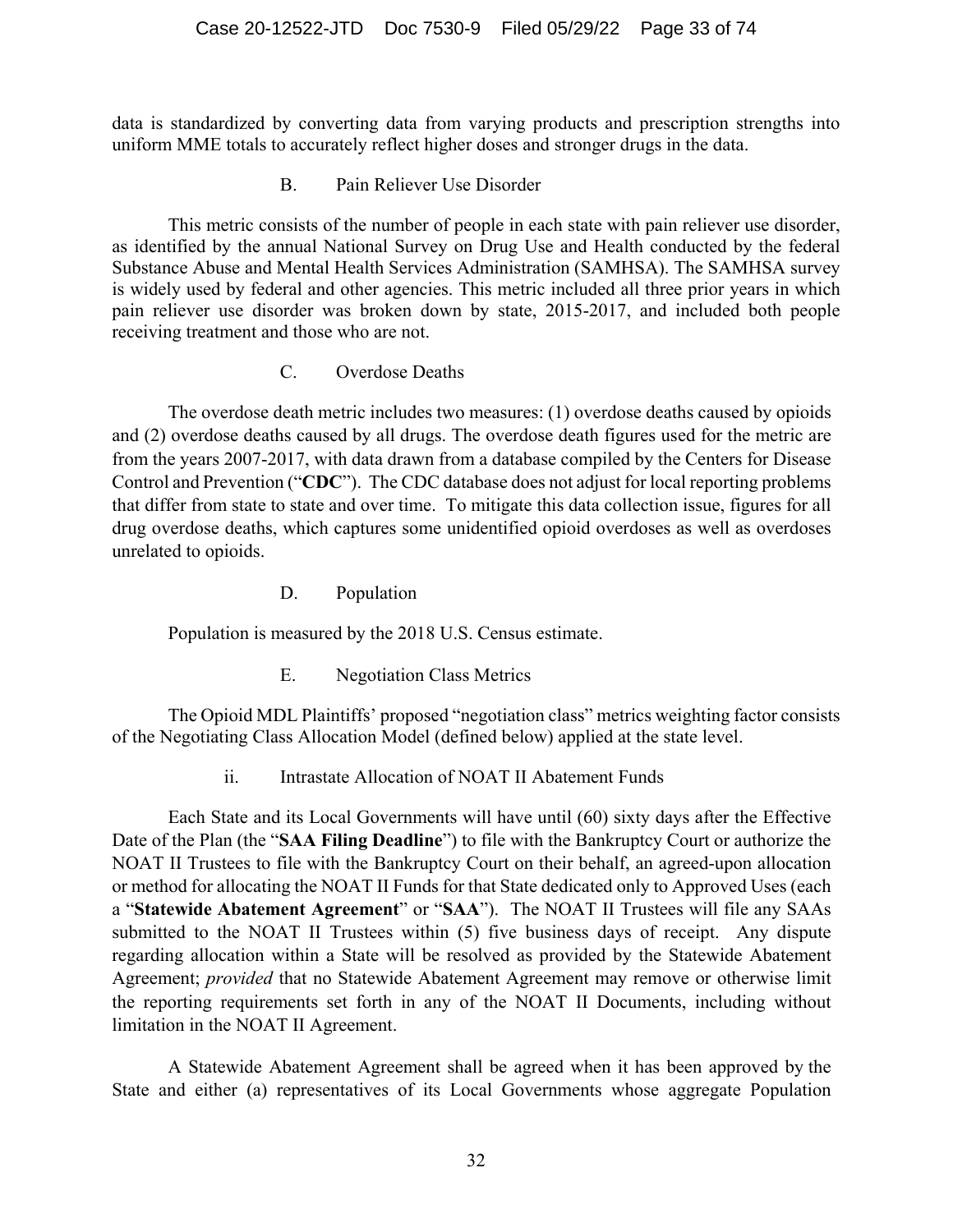Percentages, determined as set forth below, total more than sixty percent (60%), or (b) representatives of its Local Governments whose aggregate Population Percentages total more than fifty percent (50%) provided that these Local Governments also represent 15% or more of the State's counties or parishes (or, in the case of States whose counties and parishes that do not function as Local Governments, 15% of or more of the State's incorporated cities or towns), by number.

Population Percentages shall be determined as follows: For States with counties or parishes that function as Local Governments,<sup>1</sup> the Population Percentage of each county or parish shall be deemed to be equal to (a) (1) 200% of the population of such county or parish, minus (2) the aggregate population of all Primary Incorporated Municipalities located in such county or parish, divided by (b) 200% of the State's population. A "**Primary Incorporated Municipality**" means a city, town, village or other municipality incorporated under applicable state law with a population of at least 25,000 that is not located within another incorporated municipality. The Population Percentage of each primary incorporated municipality shall be equal to its population (including the population of any incorporated or unincorporated municipality located therein) divided by 200% of the State's population; *provided* that the Population Percentage of a primary incorporated municipality that is not located within a county shall be equal to 200% of its population (including the population of any incorporated or unincorporated municipality located therein) divided by 200% of the State's population. For all States that do not have counties or parishes that function as Local Governments, the Population Percentage of each incorporated municipality (including any incorporated or unincorporated municipality located therein), shall be equal to its population divided by the State's population.

The Statewide Abatement Agreement will become effective fourteen (14) days after filing, unless otherwise ordered by the Bankruptcy Court.

A State and its Local Governments may revise, supplement, or refine a Statewide Abatement Agreement by filing, or authorizing the NOAT II Trustees to file on their behalf, an amended Statewide Abatement Agreement that has been approved by the State and sufficient Local Governments to satisfy the approval standards set forth above with the Bankruptcy Court, which shall become effective fourteen (14) days after filing, unless otherwise ordered by the Bankruptcy Court

Under the Plan, NOAT II Funds allocated to each Non-SAA State are allocated between a "**Regional Apportionment**" and a "**Non-Regional Apportionment.**" The Proportionate Share of the Regional Apportionment for each Region in a Non-SAA State is determined by reference to the aggregate shares of counties (as used herein, the term county includes parishes), and cities or towns in the cases of a Non-SAA States in which counties do not function as Local

<sup>&</sup>lt;sup>1</sup> Certain states do not have counties or parishes that function as Local Governments, including: Alaska, Connecticut, Massachusetts, Rhode Island, and Vermont. All other States have counties or parishes that function as Local Governments.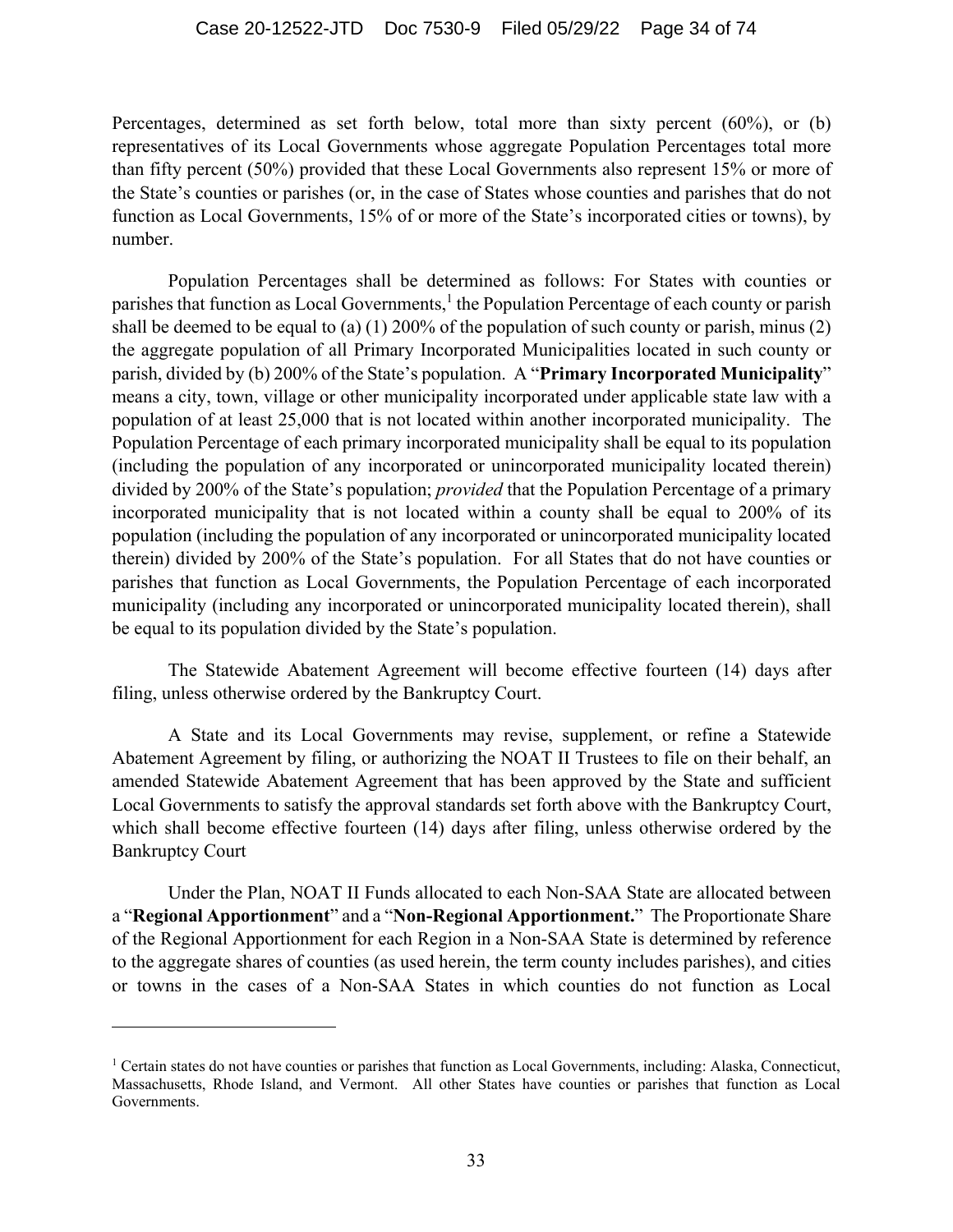Governments, in the Region either (i) under the allocation model available at [Dkt. No. [ ]] that was developed as part of the establishment of a negotiation class procedure developed in *In re: National Prescription Opiates Litigation*, MDL No. 2804 (N.D. Ohio) (the "**Negotiating Class Allocation Model**"), or (ii) the model developed by Christopher J. Ruhm, Professor of Public Policy and Economics at the University of Virginia (the "**Ruhm Allocation Model**"**)**, available at [Dkt. No. [ ]], (collectively with the Negotiating Class Allocation Model, the "**Allocation Models**.").

a. The Negotiating Class Allocation Model

The Negotiating Class Allocation Model employs a three-factor analysis to allocate potential opioids settlement proceeds among counties. The three factors are:

- A. Opioid Use Disorder ("**OUD**"). Under this factor, each county is assigned a percentage derived by dividing the number of people in the county with OUD by the total number of people nationwide with OUD. The Model uses data reported in the National Survey on Drug Use and Health ("**NSDUH**") for 2017. The data is accessible at https://bit.ly/2HqF554.
- B. Overdose Deaths. This factor assigns to each county a percentage of the nation's opioid overdose deaths. The percentage is based on Multiple Causes of Death ("**MCOD**") data reported by the National Center for Health Statistics ("**NCHS**"), the Centers for Disease Control ("**CDC**") and the Department of Health and Human Services ("**DHHS**"). The data so reported is adjusted using a standard, accepted method (the "**Ruhm Adjustment**") designed to address the well-established under-reporting of deaths by opioids overdose.
- C. Amount of Opioids. This factor assigns to each county a percentage of the national opioids shipments during 2006-2016 (expressed as morphine molecule equivalents, or MMEs) that produced a negative outcome. This percentage is based on data reported by the U.S. Drug Enforcement Agency ("**DEA**") in its ARCOS (Automation of Reports and Consolidated Orders System) database. Each county's share of national shipments is multiplied by the higher of two ratios: (1) the ratio of the percentage of people in the county with OUD to the percentage of people nationwide with OUD; or (2) the ratio of the percentage of people in the county who died of an opioids overdose between 2006-2016 to the national percentages of opioids overdose deaths during that time.